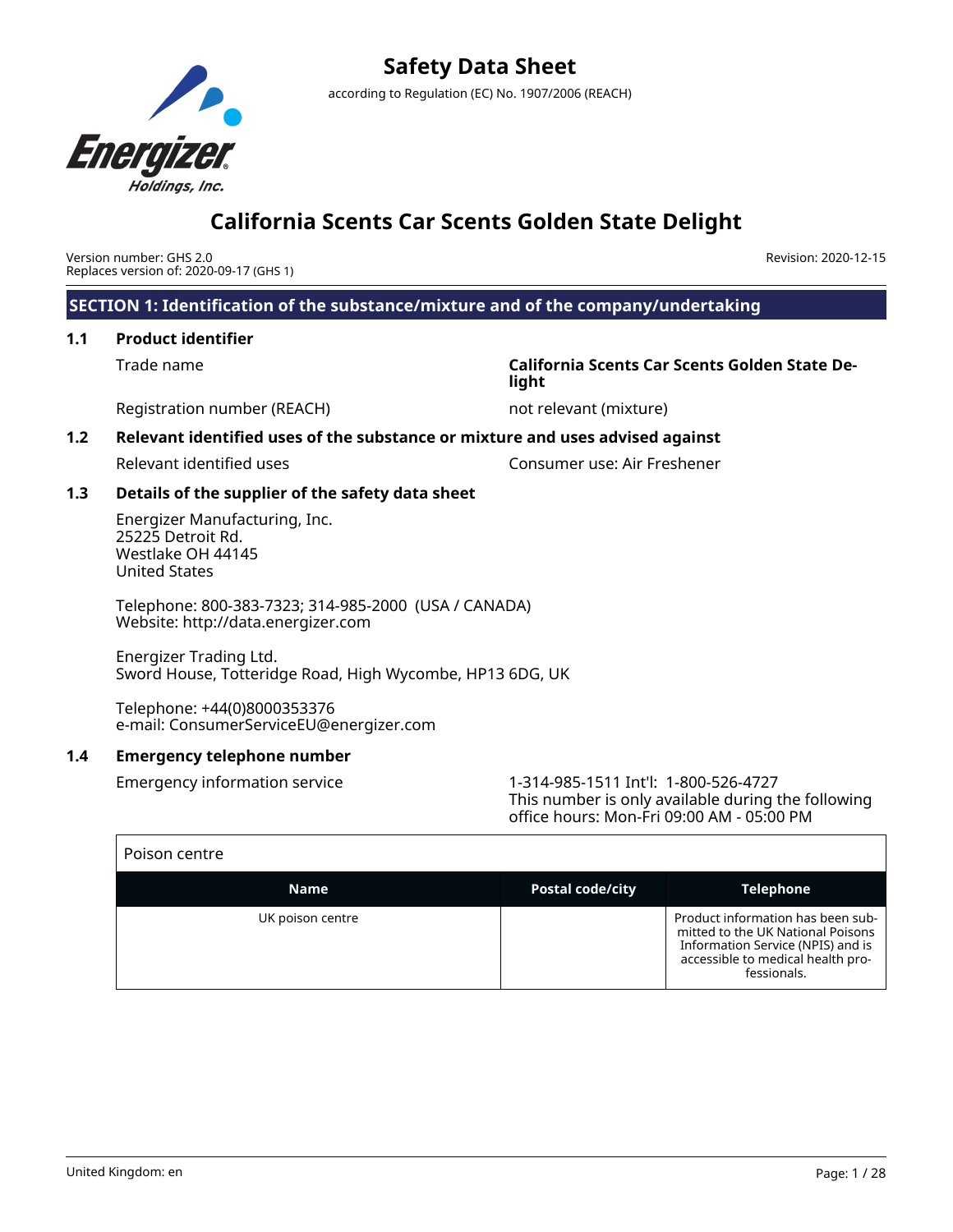

Version number: GHS 2.0 Replaces version of: 2020-09-17 (GHS 1) Revision: 2020-12-15

## **SECTION 2: Hazards identification**

## **2.1 Classification of the substance or mixture**

Classification according to Regulation (EC) No 1272/2008 (CLP)

| <b>Section</b> | <b>Hazard class</b>                                   | Category | <b>Hazard class and</b><br>category | <b>Hazard state-</b><br>ment |
|----------------|-------------------------------------------------------|----------|-------------------------------------|------------------------------|
| 3.3            | serious eye damage/eye irritation                     |          | Eye Irrit. 2                        | H319                         |
| 3.4S           | skin sensitisation                                    |          | Skin Sens. 1                        | H317                         |
| 4.1C           | hazardous to the aquatic environment - chronic hazard |          | Aquatic Chronic 3                   | H412                         |

For full text of abbreviations: see SECTION 16.

The most important adverse physicochemical, human health and environmental effects Spillage and fire water can cause pollution of watercourses.

## **2.2 Label elements**

Labelling according to Regulation (EC) No 1272/2008 (CLP)

- Signal word warning
- Pictograms

GHS07



- Hazard statements

| H317 | May cause an allergic skin reaction.               |
|------|----------------------------------------------------|
| H319 | Causes serious eye irritation.                     |
| H412 | Harmful to aquatic life with long lasting effects. |

- Precautionary statements

| P101           | If medical advice is needed, have product container or label at hand.                                                               |
|----------------|-------------------------------------------------------------------------------------------------------------------------------------|
| P102           | Keep out of reach of children.                                                                                                      |
| P302+P352      | IF ON SKIN: Wash with plenty of water.                                                                                              |
| P305+P351+P338 | IF IN EYES: Rinse cautiously with water for several minutes. Remove contact lenses, if present<br>and easy to do. Continue rinsing. |
| P333+P313      | If skin irritation or rash occurs: Get medical advice/attention.                                                                    |
| P337+P313      | If eye irritation persists: Get medical advice/attention.                                                                           |
| P501           | Dispose of contents/container in accordance with national regulations.                                                              |
|                |                                                                                                                                     |

- Supplemental hazard information EUH066 Repeated exposure may cause skin dryness or cracking.
- 2.2.1.7 Hazardous ingredients for labelling and Aldehyde C-16, Linalool, Eugenol, Citral

- Labelling of packages where the contents do not exceed 125 ml
- Signal word warning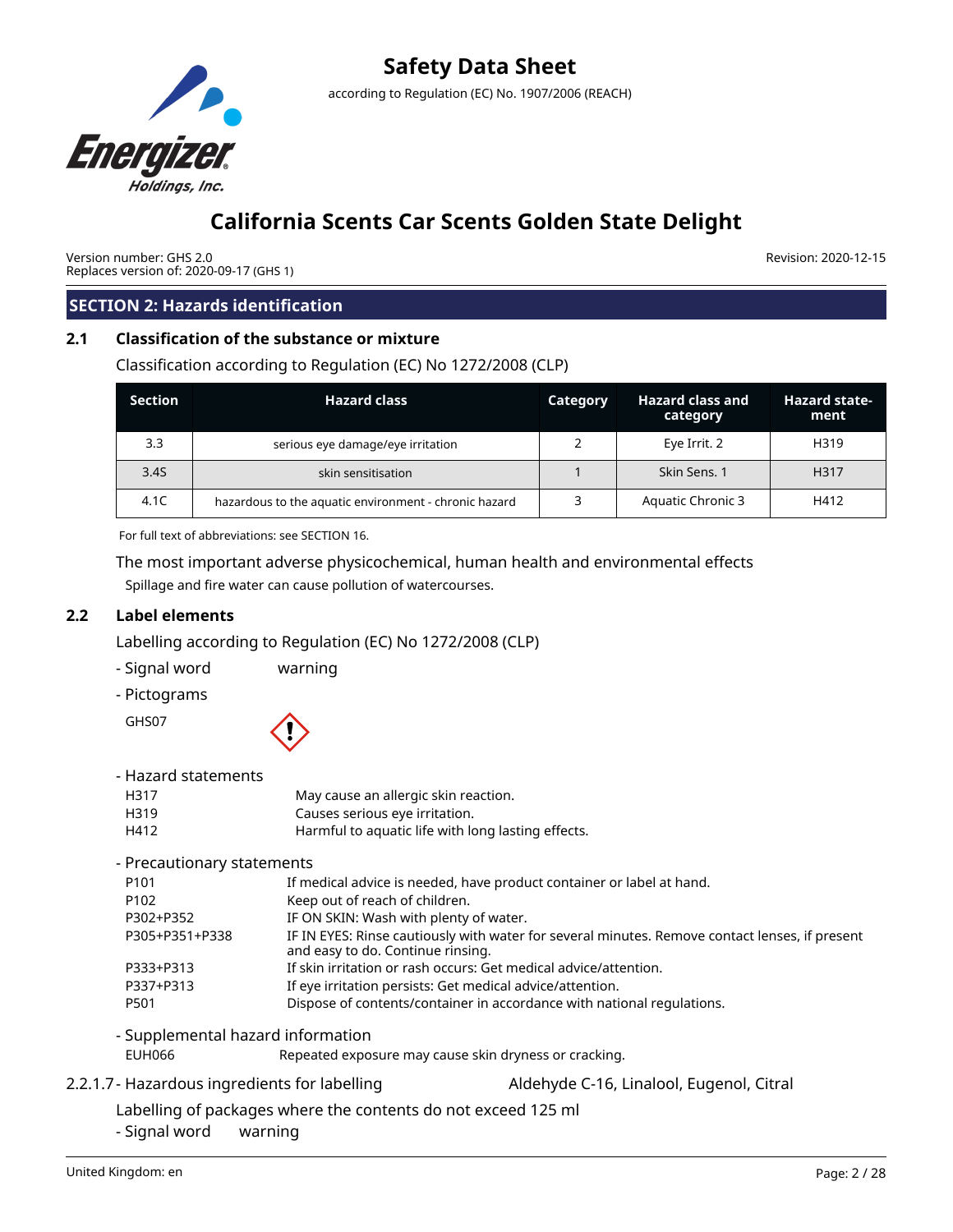

Version number: GHS 2.0 Replaces version of: 2020-09-17 (GHS 1)

> - Hazard pictogram(s) Warning. GHS07



- Hazard statements

| H317 | May cause an allergic skin reaction.               |
|------|----------------------------------------------------|
| H412 | Harmful to aquatic life with long lasting effects. |

- Precautionary statements

| P101      | If medical advice is needed, have product container or label at hand.  |
|-----------|------------------------------------------------------------------------|
| P102      | Keep out of reach of children.                                         |
| P302+P352 | IF ON SKIN: Wash with plenty of water.                                 |
| P333+P313 | If skin irritation or rash occurs: Get medical advice/attention.       |
| P501      | Dispose of contents/container in accordance with national regulations. |
|           |                                                                        |

## - Supplemental hazard information

EUH066 Repeated exposure may cause skin dryness or cracking.

- Contains Aldehyde C-16, Linalool, Eugenol, Citral

## **2.3 Other hazards**

Results of PBT and vPvB assessment

This mixture does not contain any substances that are assessed to be a PBT or a vPvB.

# **SECTION 3: Composition/information on ingredients**

## **3.1 Substances**

Not relevant (mixture)

## **3.2 Mixtures**

Description of the mixture

| <b>Name of substance</b> | <b>CAS No</b> | $Wt\%$    | <b>Classification acc. to GHS</b>                                   | <b>Pictograms</b> |
|--------------------------|---------------|-----------|---------------------------------------------------------------------|-------------------|
| Pentyl acetate           | 628-63-7      | $10 - 25$ | Flam. Liq. 3 / H226                                                 | V,                |
| Methyl anthranilate      | 134-20-3      | $10 - 25$ | Eye Irrit. 2 / H319                                                 |                   |
| Ethyl butyrate           | 105-54-4      | $10 - 25$ | Flam. Liq. 3 / H226<br>Eye Irrit. 2 / H319                          |                   |
| Linalool<br>78-70-6      |               | $1 - 5$   | Skin Irrit. 2 / H315<br>Eye Irrit. 2 / H319<br>Skin Sens, 1B / H317 |                   |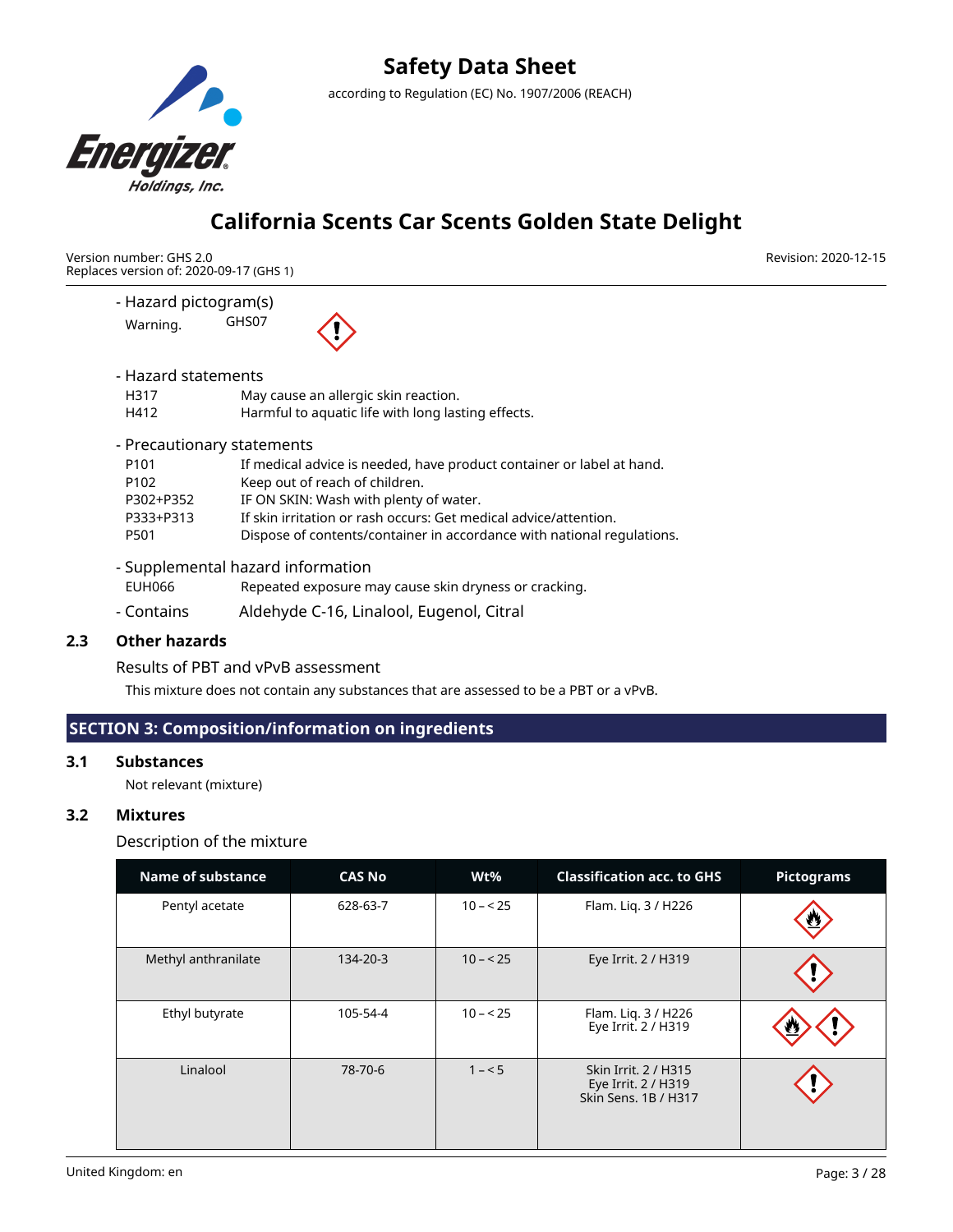

Version number: GHS 2.0 Replaces version of: 2020-09-17 (GHS 1) Revision: 2020-12-15

| <b>Name of substance</b> | <b>CAS No</b> | $Wt\%$  | <b>Classification acc. to GHS</b>                                   | <b>Pictograms</b> |
|--------------------------|---------------|---------|---------------------------------------------------------------------|-------------------|
| Aldehyde C-16            | 77-83-8       | $1 - 5$ | Skin Sens, 1B / H317<br>Aquatic Chronic 2 / H411                    | €                 |
| Methyl Ionone            | 127-42-4      | $1 - 5$ | Aquatic Chronic 2 / H411                                            | Ł                 |
| Citral                   | 5392-40-5     |         | Skin Irrit. 2 / H315<br>Eye Irrit. 2 / H319<br>Skin Sens. 1B / H317 |                   |
| Eugenol                  | $97 - 53 - 0$ |         | Eye Irrit. 2 / H319<br>Skin Sens. 1B / H317                         |                   |

For full text of abbreviations: see SECTION 16.

## **SECTION 4: First aid measures**

## **4.1 Description of first aid measures**

#### General notes

Do not leave affected person unattended. Remove victim out of the danger area. Keep affected person warm, still and covered. Take off immediately all contaminated clothing. In all cases of doubt, or when symptoms persist, seek medical advice. In case of unconsciousness place person in the recovery position. Never give anything by mouth.

## Following inhalation

If breathing is irregular or stopped, immediately seek medical assistance and start first aid actions. Provide fresh air.

#### Following skin contact

Wash with plenty of soap and water.

#### Following eye contact

Remove contact lenses, if present and easy to do. Continue rinsing. Irrigate copiously with clean, fresh water for at least 10 minutes, holding the eyelids apart.

#### Following ingestion

Rinse mouth with water (only if the person is conscious). Do NOT induce vomiting.

## **4.2 Most important symptoms and effects, both acute and delayed**

Symptoms and effects are not known to date.

## **4.3 Indication of any immediate medical attention and special treatment needed**

none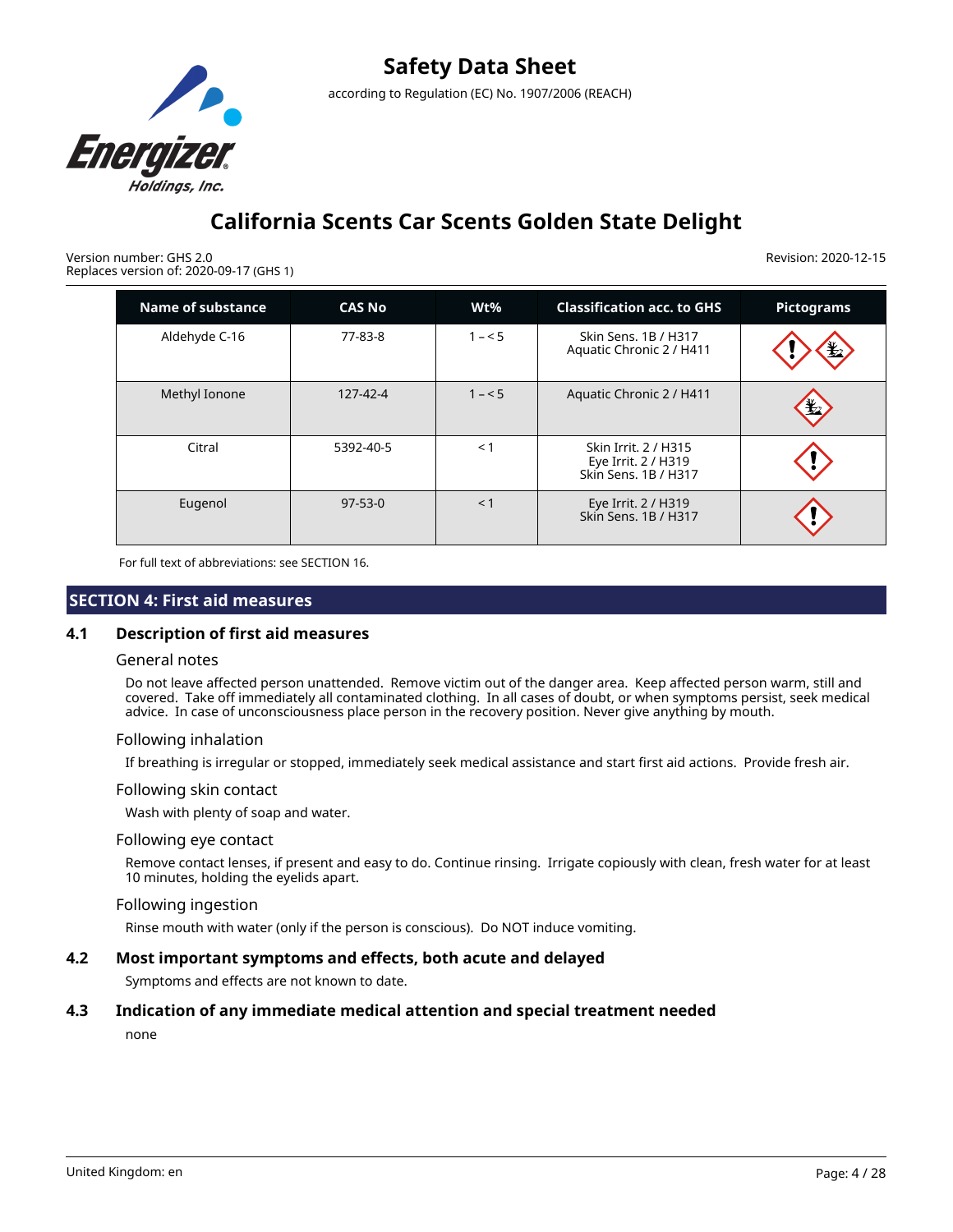

Version number: GHS 2.0 Replaces version of: 2020-09-17 (GHS 1)

**SECTION 5: Firefighting measures**

## **5.1 Extinguishing media**

Suitable extinguishing media

Water spray, BC-powder, Carbon dioxide (CO2)

Unsuitable extinguishing media

Water jet

## **5.2 Special hazards arising from the substance or mixture**

Hazardous combustion products

Nitrogen oxides (NOx), Carbon monoxide (CO), Carbon dioxide (CO2)

## **5.3 Advice for firefighters**

In case of fire and/or explosion do not breathe fumes. Co-ordinate firefighting measures to the fire surroundings. Do not allow firefighting water to enter drains or water courses. Collect contaminated firefighting water separately. Fight fire with normal precautions from a reasonable distance.

## **SECTION 6: Accidental release measures**

## **6.1 Personal precautions, protective equipment and emergency procedures**

For non-emergency personnel

Remove persons to safety.

For emergency responders

Wear breathing apparatus if exposed to vapours/dust/spray/gases.

## **6.2 Environmental precautions**

Keep away from drains, surface and ground water. Retain contaminated washing water and dispose of it.

## **6.3 Methods and material for containment and cleaning up**

Advice on how to contain a spill

Covering of drains

## Advice on how to clean up a spill

Wipe up with absorbent material (e.g. cloth, fleece). Collect spillage: sawdust, kieselgur (diatomite), sand, universal binder

## Appropriate containment techniques

Use of adsorbent materials.

## Other information relating to spills and releases

Place in appropriate containers for disposal. Ventilate affected area.

## **6.4 Reference to other sections**

Hazardous combustion products: see section 5. Personal protective equipment: see section 8. Incompatible materials: see section 10. Disposal considerations: see section 13.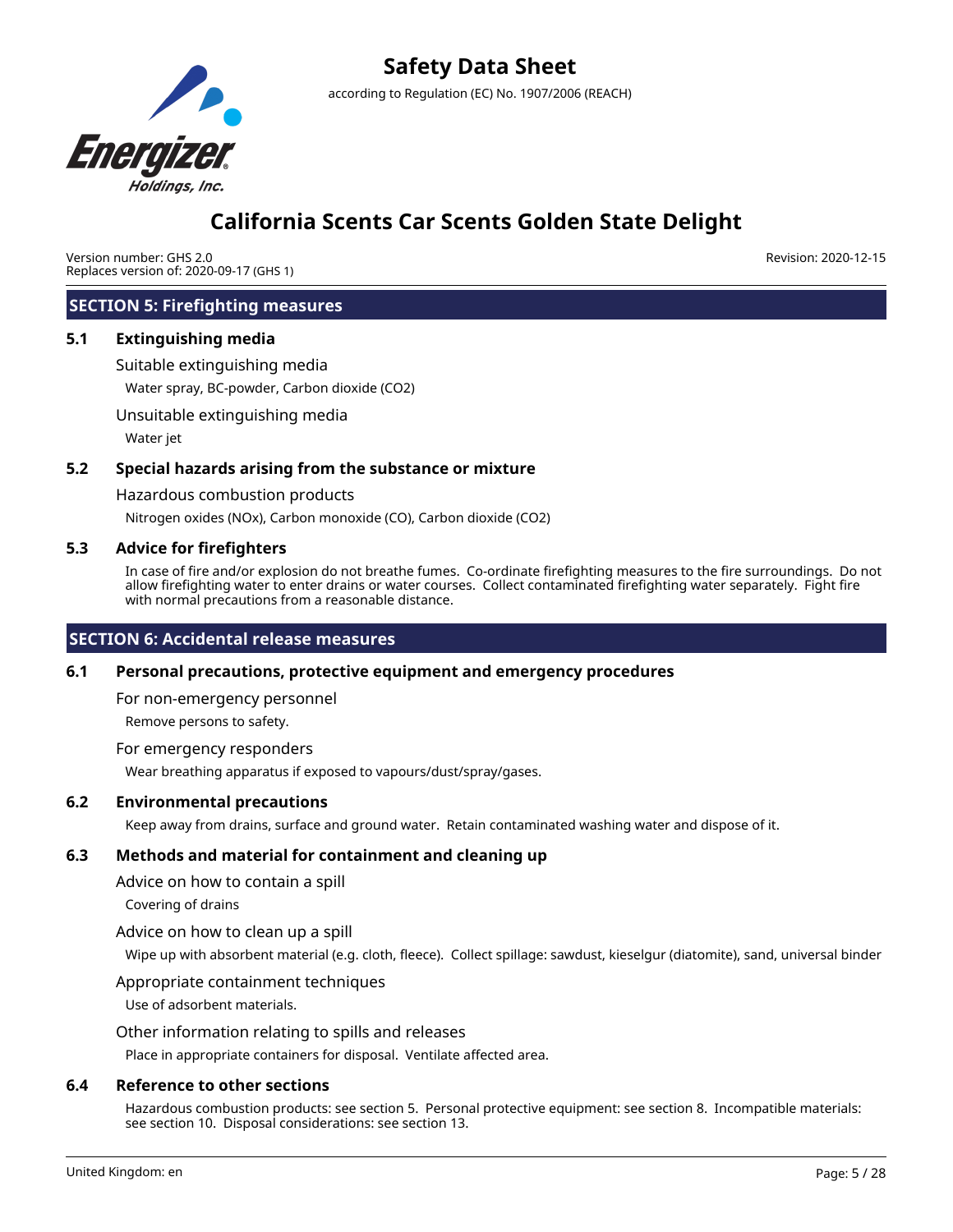

Version number: GHS 2.0 Replaces version of: 2020-09-17 (GHS 1) Revision: 2020-12-15

## **SECTION 7: Handling and storage**

## **7.1 Precautions for safe handling**

### Recommendations

- Measures to prevent fire as well as aerosol and dust generation

Use local and general ventilation. Use only in well-ventilated areas.

### Advice on general occupational hygiene

Wash hands after use. Do not eat, drink and smoke in work areas. Remove contaminated clothing and protective equipment before entering eating areas. Never keep food or drink in the vicinity of chemicals. Never place chemicals in containers that are normally used for food or drink. Keep away from food, drink and animal feedingstuffs.

## **7.2 Conditions for safe storage, including any incompatibilities**

## **7.3 Specific end use(s)**

See section 16 for a general overview.

## **SECTION 8: Exposure controls/personal protection**

## **8.1 Control parameters**

Occupational exposure limit values (Workplace Exposure Limits)

| Coun<br>try | Name of agent  | <b>CAS No</b> | Iden-<br>tifier | <b>TWA</b><br>[ppm] | <b>TWA</b><br>[mg/<br>m <sup>3</sup> | <b>STEL</b><br>[ppm] | <b>STEL</b><br>[mg]<br>m <sup>3</sup> | Ceil-<br>ing-C<br>[ppm] | Ceil-<br>ing-C<br>[mg/<br>m <sup>3</sup> | <b>Nota</b><br>tion | Sourc<br>e     |
|-------------|----------------|---------------|-----------------|---------------------|--------------------------------------|----------------------|---------------------------------------|-------------------------|------------------------------------------|---------------------|----------------|
| EU          | pentyl acetate | 628-63-7      | <b>IOELV</b>    | 50                  | 270                                  | 100                  | 540                                   |                         |                                          |                     | 2000/<br>39/EC |
| <b>GB</b>   | cellulose      | 9004-34-<br>6 | <b>WEL</b>      |                     | 10                                   |                      | 20                                    |                         |                                          |                     | EH40/<br>2005  |
| GB          | cellulose      | 9004-34-<br>b | WEL             |                     | 4                                    |                      |                                       |                         |                                          | r                   | EH40/<br>2005  |

Notation

 $\overline{Ceiling-C}$  ceiling value is a limit value above which exposure should not occur

inhalable fraction

r respirable fraction<br>STEL short-term exposu

short-term exposure limit: a limit value above which exposure should not occur and which is related to a 15-minute period (unless otherwise specified)

TWA time-weighted average (long-term exposure limit): measured or calculated in relation to a reference period of 8 hours timeweighted average (unless otherwise specified)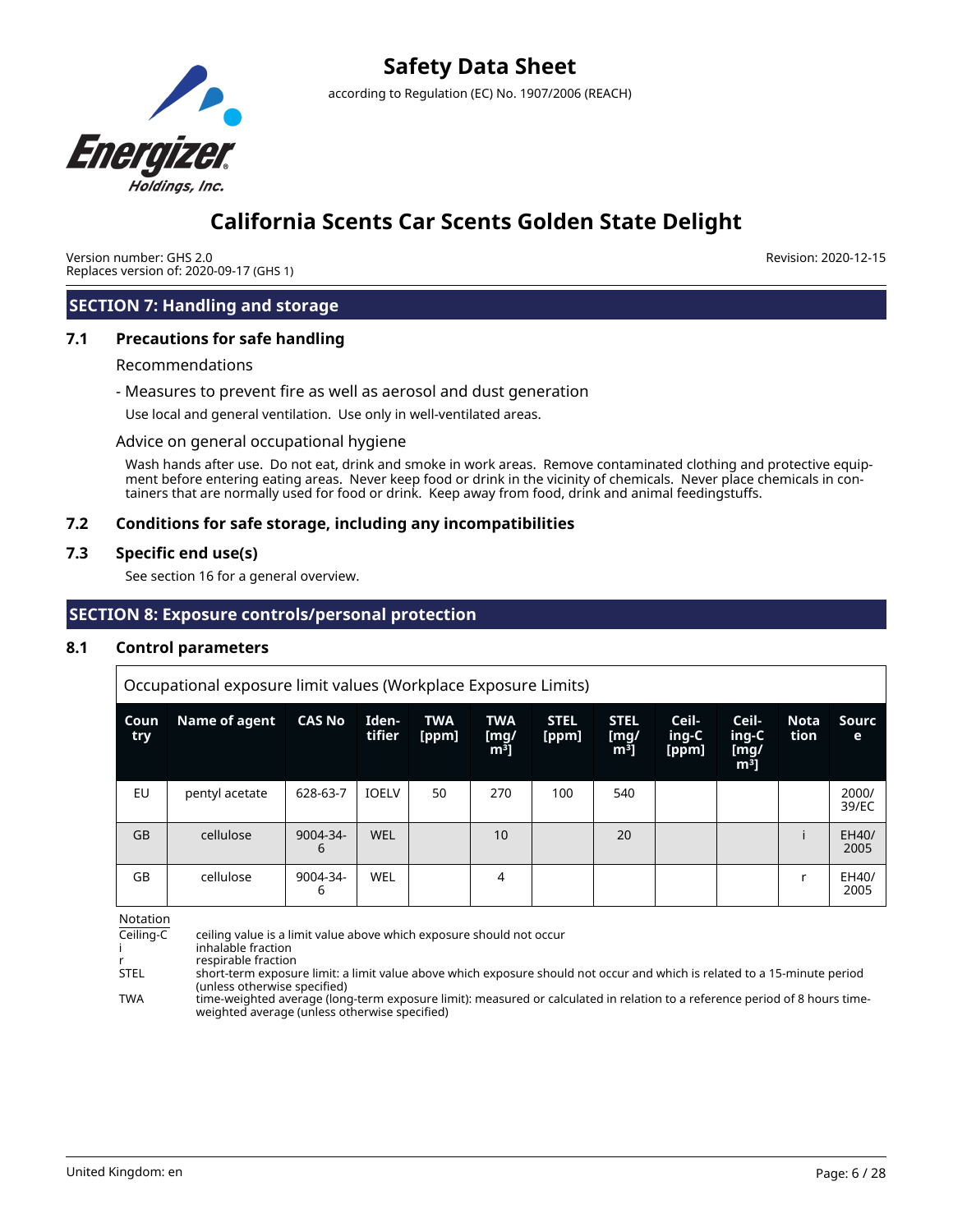

Version number: GHS 2.0 Replaces version of: 2020-09-17 (GHS 1)

| Relevant DNELs of components of the mixture |               |               |                             |                                            |                   |                               |  |  |  |
|---------------------------------------------|---------------|---------------|-----------------------------|--------------------------------------------|-------------------|-------------------------------|--|--|--|
| Name of sub-<br>stance                      | <b>CAS No</b> | End-<br>point | <b>Threshold</b><br>level   | Protection goal,<br>route of expos-<br>ure | <b>Used in</b>    | <b>Exposure time</b>          |  |  |  |
| Methyl anthranilate                         | 134-20-3      | <b>DNEL</b>   | 49.3 mg/m <sup>3</sup>      | human, inhalatory                          | worker (industry) | chronic - systemic<br>effects |  |  |  |
| Methyl anthranilate                         | 134-20-3      | <b>DNEL</b>   | 14 mg/kg<br>bw/day          | human, dermal                              | worker (industry) | chronic - systemic<br>effects |  |  |  |
| Ethyl butyrate                              | 105-54-4      | <b>DNEL</b>   | 49.3 mg/m <sup>3</sup>      | human, inhalatory                          | worker (industry) | chronic - systemic<br>effects |  |  |  |
| Ethyl butyrate                              | 105-54-4      | <b>DNEL</b>   | $2.33$ mg/kg<br>bw/day      | human, dermal                              | worker (industry) | chronic - systemic<br>effects |  |  |  |
| Aldehyde C-16                               | 77-83-8       | <b>DNEL</b>   | 2.45 mg/m <sup>3</sup>      | human, inhalatory                          | worker (industry) | chronic - systemic<br>effects |  |  |  |
| Aldehyde C-16                               | $77 - 83 - 8$ | <b>DNEL</b>   | $0.7$ mg/kg<br>bw/day       | human, dermal                              | worker (industry) | chronic - systemic<br>effects |  |  |  |
| Linalool                                    | 78-70-6       | <b>DNEL</b>   | $2.8$ mg/m <sup>3</sup>     | human, inhalatory                          | worker (industry) | chronic - systemic<br>effects |  |  |  |
| Linalool                                    | 78-70-6       | <b>DNEL</b>   | 16.5 mg/m <sup>3</sup>      | human, inhalatory                          | worker (industry) | acute - systemic ef-<br>fects |  |  |  |
| Linalool                                    | 78-70-6       | <b>DNEL</b>   | $2.5$ mg/kg<br>bw/day       | human, dermal                              | worker (industry) | chronic - systemic<br>effects |  |  |  |
| Linalool                                    | 78-70-6       | <b>DNEL</b>   | 5 mg/kg<br>bw/day           | human, dermal                              | worker (industry) | acute - systemic ef-<br>fects |  |  |  |
| Eugenol                                     | 97-53-0       | <b>DNEL</b>   | $21.2 \text{ mg/m}^3$       | human, inhalatory                          | worker (industry) | chronic - systemic<br>effects |  |  |  |
| Eugenol                                     | $97 - 53 - 0$ | <b>DNEL</b>   | 6 mg/kg<br>bw/day           | human, dermal                              | worker (industry) | chronic - systemic<br>effects |  |  |  |
| Citral                                      | 5392-40-5     | <b>DNEL</b>   | $9 \text{ mg/m}^3$          | human, inhalatory                          | worker (industry) | chronic - systemic<br>effects |  |  |  |
| Citral                                      | 5392-40-5     | <b>DNEL</b>   | $1.7$ mg/kg<br>bw/day       | human, dermal                              | worker (industry) | chronic - systemic<br>effects |  |  |  |
| Citral                                      | 5392-40-5     | <b>DNEL</b>   | 140 $\mu$ g/cm <sup>2</sup> | human, dermal                              | worker (industry) | chronic - local ef-<br>fects  |  |  |  |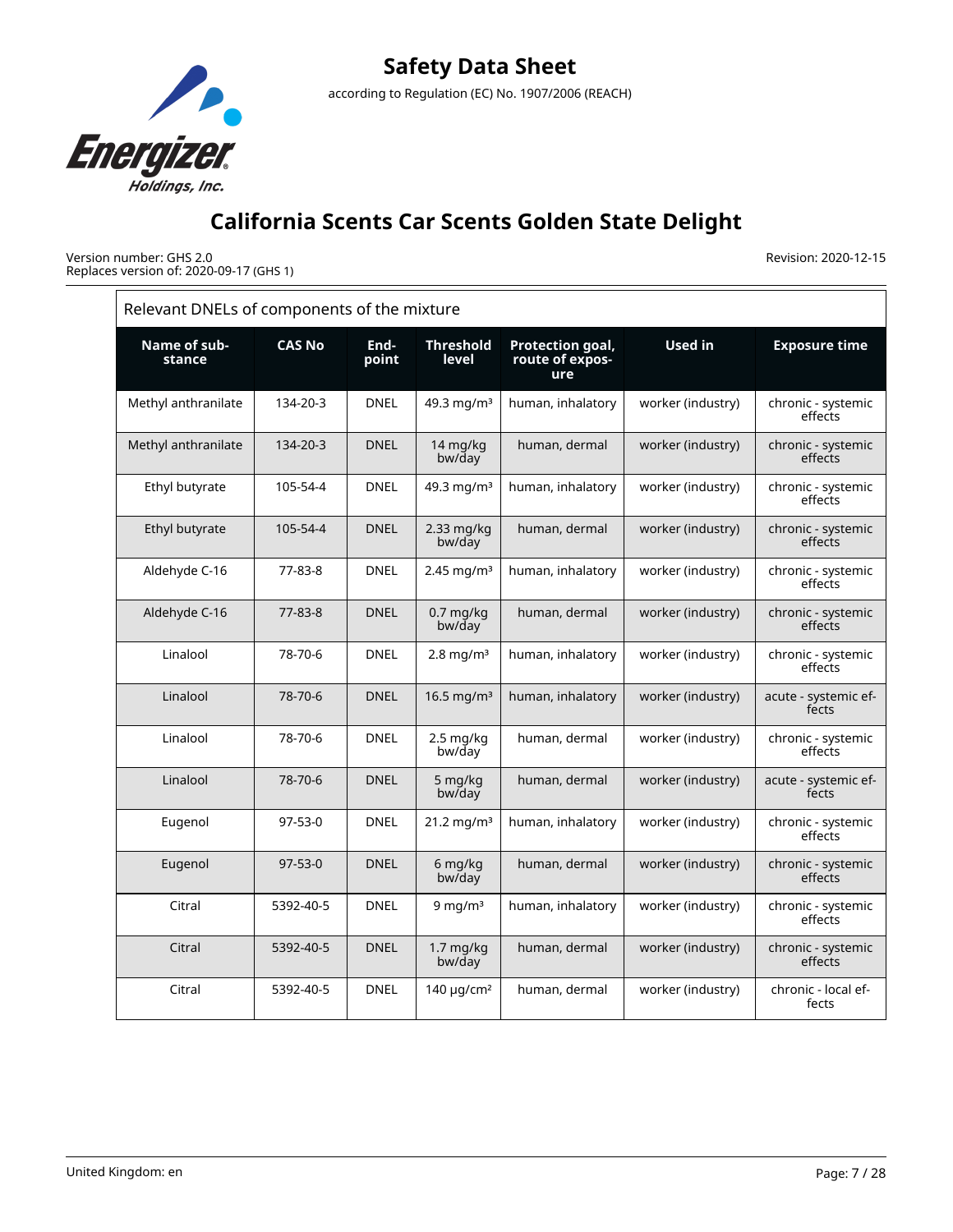

Version number: GHS 2.0 Replaces version of: 2020-09-17 (GHS 1)

| Relevant PNECs of components of the mixture |               |               |                                |                            |                                     |                                 |  |  |  |
|---------------------------------------------|---------------|---------------|--------------------------------|----------------------------|-------------------------------------|---------------------------------|--|--|--|
| Name of sub-<br>stance                      | <b>CAS No</b> | End-<br>point | <b>Threshold</b><br>level      | Organism                   | <b>Environmental</b><br>compartment | <b>Exposure time</b>            |  |  |  |
| Methyl anthranilate                         | 134-20-3      | PNEC          | 87.2 $\frac{\mu g}{I}$         | aquatic organ-<br>isms     | freshwater                          | short-term (single<br>instance) |  |  |  |
| Methyl anthranilate                         | 134-20-3      | <b>PNEC</b>   | $8.72 \frac{\mu g}{I}$         | aquatic organ-<br>isms     | marine water                        | short-term (single<br>instance) |  |  |  |
| Methyl anthranilate                         | 134-20-3      | PNEC          | 0.968 $mg/kq$                  | aquatic organ-<br>isms     | freshwater sedi-<br>ment            | short-term (single<br>instance) |  |  |  |
| Methyl anthranilate                         | 134-20-3      | <b>PNEC</b>   | 96.8 $\frac{\mu g}{\text{kg}}$ | aquatic organ-<br>isms     | marine sediment                     | short-term (single<br>instance) |  |  |  |
| Methyl anthranilate                         | 134-20-3      | <b>PNEC</b>   | 0.142 $mg/kq$                  | terrestrial organ-<br>isms | soil                                | short-term (single<br>instance) |  |  |  |
| Ethyl butyrate                              | 105-54-4      | <b>PNEC</b>   | $29.7 \frac{\mu g}{I}$         | aquatic organ-<br>isms     | freshwater                          | short-term (single<br>instance) |  |  |  |
| Ethyl butyrate                              | 105-54-4      | PNEC          | $2.97\frac{\mu g}{I}$          | aquatic organ-<br>isms     | marine water                        | short-term (single<br>instance) |  |  |  |
| Ethyl butyrate                              | 105-54-4      | <b>PNEC</b>   | 23.6 $mg/$                     | aquatic organ-<br>isms     | sewage treatment<br>plant (STP)     | short-term (single<br>instance) |  |  |  |
| Ethyl butyrate                              | 105-54-4      | <b>PNEC</b>   | 0.173 $mg/_{kq}$               | aquatic organ-<br>isms     | freshwater sedi-<br>ment            | short-term (single<br>instance) |  |  |  |
| Ethyl butyrate                              | 105-54-4      | <b>PNEC</b>   | 17.3 $\frac{\mu g}{\kappa q}$  | aquatic organ-<br>isms     | marine sediment                     | short-term (single<br>instance) |  |  |  |
| Ethyl butyrate                              | 105-54-4      | PNEC          | 17.1 $\frac{\mu g}{\kappa q}$  | terrestrial organ-<br>isms | soil                                | short-term (single<br>instance) |  |  |  |
| Aldehyde C-16                               | 77-83-8       | <b>PNEC</b>   | 23.3 $mg/kq$                   | aquatic organ-<br>isms     | water                               | short-term (single<br>instance) |  |  |  |
| Aldehyde C-16                               | 77-83-8       | <b>PNEC</b>   | $0.084 \frac{mg}{l}$           | aquatic organ-<br>isms     | water                               | intermittent re-<br>lease       |  |  |  |
| Aldehyde C-16                               | $77 - 83 - 8$ | <b>PNEC</b>   | $0.008 \frac{mg}{l}$           | aquatic organ-<br>isms     | freshwater                          | short-term (single<br>instance) |  |  |  |
| Aldehyde C-16                               | 77-83-8       | PNEC          | $8.4 \frac{\mu g}{I}$          | aquatic organ-<br>isms     | marine water                        | short-term (single<br>instance) |  |  |  |
| Aldehyde C-16                               | 77-83-8       | <b>PNEC</b>   | $10 \frac{mg}{l}$              | aquatic organ-<br>isms     | sewage treatment<br>plant (STP)     | short-term (single<br>instance) |  |  |  |
| Aldehyde C-16                               | 77-83-8       | <b>PNEC</b>   | 0.214 $mg/kq$                  | aquatic organ-<br>isms     | freshwater sedi-<br>ment            | short-term (single<br>instance) |  |  |  |
| Aldehyde C-16                               | 77-83-8       | <b>PNEC</b>   | 0.021 $mg/kq$                  | aquatic organ-<br>isms     | marine sediment                     | short-term (single<br>instance) |  |  |  |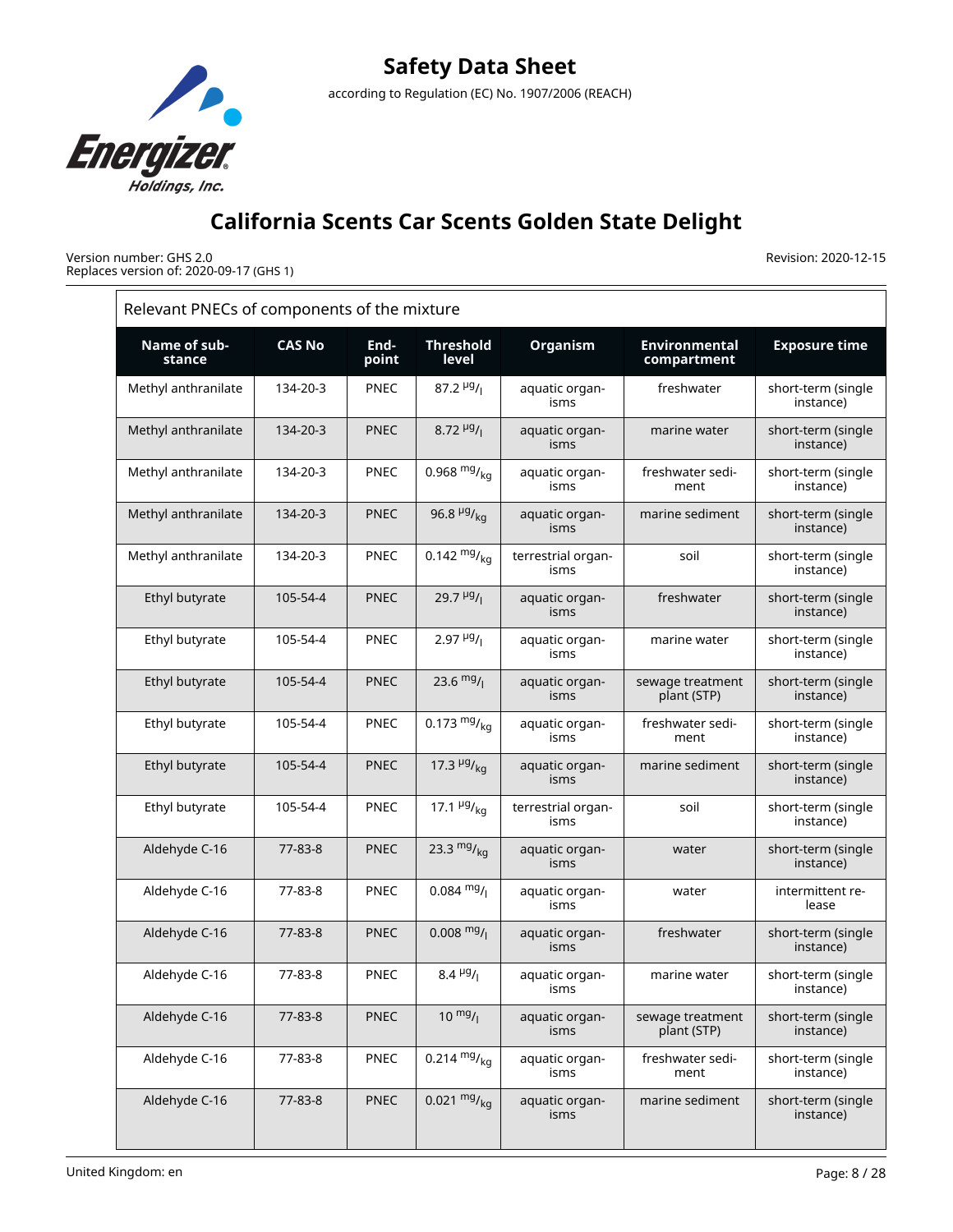

Version number: GHS 2.0 Replaces version of: 2020-09-17 (GHS 1)

| Relevant PNECs of components of the mixture |               |               |                           |                            |                                     |                                 |
|---------------------------------------------|---------------|---------------|---------------------------|----------------------------|-------------------------------------|---------------------------------|
| Name of sub-<br>stance                      | <b>CAS No</b> | End-<br>point | <b>Threshold</b><br>level | <b>Organism</b>            | <b>Environmental</b><br>compartment | <b>Exposure time</b>            |
| Aldehyde C-16                               | 77-83-8       | PNEC          | 0.038 $mg/kq$             | terrestrial organ-<br>isms | soil                                | short-term (single<br>instance) |
| Linalool                                    | 78-70-6       | <b>PNEC</b>   | 7.8 $mg/kq$               | aquatic organ-<br>isms     | water                               | short-term (single<br>instance) |
| Linalool                                    | 78-70-6       | <b>PNEC</b>   | $2 \frac{mg}{l}$          | aquatic organ-<br>isms     | water                               | intermittent re-<br>lease       |
| Linalool                                    | 78-70-6       | <b>PNEC</b>   | $0.2 \frac{mg}{l}$        | aquatic organ-<br>isms     | freshwater                          | short-term (single<br>instance) |
| Linalool                                    | 78-70-6       | <b>PNEC</b>   | $0.02 \frac{mg}{l}$       | aquatic organ-<br>isms     | marine water                        | short-term (single<br>instance) |
| Linalool                                    | 78-70-6       | <b>PNEC</b>   | $10^{mg}$ /               | aquatic organ-<br>isms     | sewage treatment<br>plant (STP)     | short-term (single<br>instance) |
| Linalool                                    | 78-70-6       | <b>PNEC</b>   | 2.22 $mg/kq$              | aquatic organ-<br>isms     | freshwater sedi-<br>ment            | short-term (single<br>instance) |
| Linalool                                    | 78-70-6       | <b>PNEC</b>   | 0.222 $mg/kq$             | aquatic organ-<br>isms     | marine sediment                     | short-term (single<br>instance) |
| Linalool                                    | 78-70-6       | <b>PNEC</b>   | 0.327 $mg/_{kq}$          | terrestrial organ-<br>isms | soil                                | short-term (single<br>instance) |
| Eugenol                                     | $97-53-0$     | <b>PNEC</b>   | 11.3 $\mu$ g/             | aquatic organ-<br>isms     | water                               | intermittent re-<br>lease       |
| Eugenol                                     | 97-53-0       | <b>PNEC</b>   | 1.13 $\frac{\mu g}{I}$    | aquatic organ-<br>isms     | freshwater                          | short-term (single<br>instance) |
| Eugenol                                     | $97-53-0$     | <b>PNEC</b>   | $0.113 \frac{\mu g}{\mu}$ | aquatic organ-<br>isms     | marine water                        | short-term (single<br>instance) |
| Eugenol                                     | 97-53-0       | <b>PNEC</b>   | 0.081 $mg/_{kq}$          | aquatic organ-<br>isms     | freshwater sedi-<br>ment            | short-term (single<br>instance) |
| Eugenol                                     | $97-53-0$     | <b>PNEC</b>   | $0.008 \frac{mg}{kg}$     | aquatic organ-<br>isms     | marine sediment                     | short-term (single<br>instance) |
| Eugenol                                     | $97 - 53 - 0$ | <b>PNEC</b>   | $0.015 \frac{mg}{kg}$     | terrestrial organ-<br>isms | soil                                | short-term (single<br>instance) |
| Citral                                      | 5392-40-5     | <b>PNEC</b>   | $0.007 \frac{mg}{l}$      | aquatic organ-<br>isms     | freshwater                          | short-term (single<br>instance) |
| Citral                                      | 5392-40-5     | PNEC          | $0.001 \frac{mg}{l}$      | aquatic organ-<br>isms     | marine water                        | short-term (single<br>instance) |
| Citral                                      | 5392-40-5     | <b>PNEC</b>   | 1.6 $mg/$                 | aquatic organ-<br>isms     | sewage treatment<br>plant (STP)     | short-term (single<br>instance) |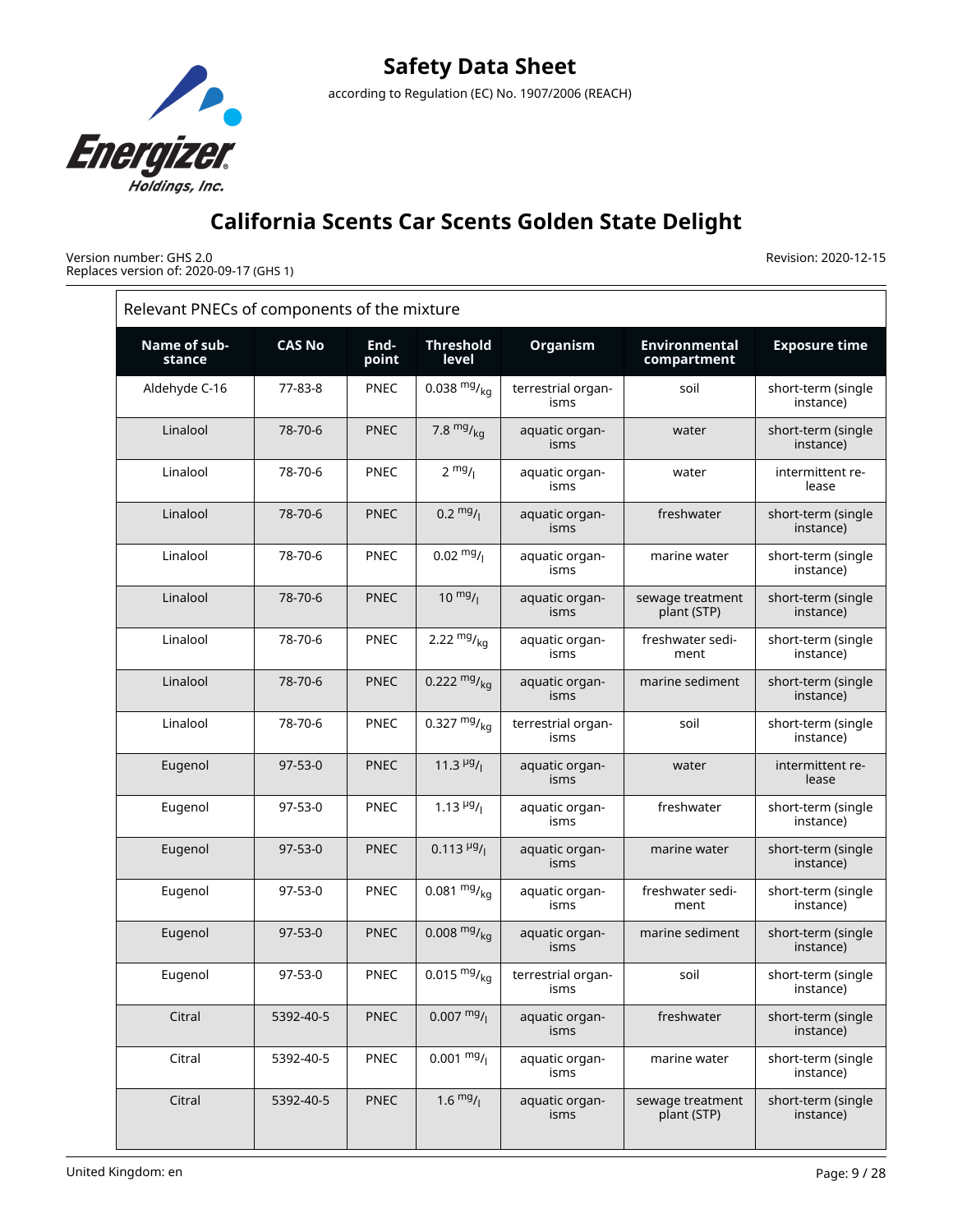

Version number: GHS 2.0 Replaces version of: 2020-09-17 (GHS 1) Revision: 2020-12-15

| Relevant PNECs of components of the mixture |               |               |                           |                            |                                     |                                 |
|---------------------------------------------|---------------|---------------|---------------------------|----------------------------|-------------------------------------|---------------------------------|
| Name of sub-<br>stance                      | <b>CAS No</b> | End-<br>point | <b>Threshold</b><br>level | <b>Organism</b>            | <b>Environmental</b><br>compartment | <b>Exposure time</b>            |
| Citral                                      | 5392-40-5     | <b>PNEC</b>   | 0.125 $mg/kq$             | aquatic organ-<br>isms     | freshwater sedi-<br>ment            | short-term (single<br>instance) |
| Citral                                      | 5392-40-5     | <b>PNEC</b>   | 0.013 $mg/_{kq}$          | aquatic organ-<br>isms     | marine sediment                     | short-term (single<br>instance) |
| Citral                                      | 5392-40-5     | <b>PNEC</b>   | $0.021 \frac{mg}{ka}$     | terrestrial organ-<br>isms | soil                                | short-term (single<br>instance) |

## **8.2 Exposure controls**

Appropriate engineering controls

General ventilation.

Individual protection measures (personal protective equipment)

Eye/face protection

Wear eye/face protection.

Skin protection

- Hand protection

Wear suitable gloves. Chemical protection gloves are suitable, which are tested according to EN 374. Check leak-tightness/impermeability prior to use. In the case of wanting to use the gloves again, clean them before taking off and air them well. For special purposes, it is recommended to check the resistance to chemicals of the protective gloves mentioned above together with the supplier of these gloves.

- Type of material

PVA: polyvinyl alcohol, Nitrile

- Material thickness

>0.5 mm

- Breakthrough times of the glove material

>120 minutes (permeation: level 4)

- Other protection measures

Take recovery periods for skin regeneration. Preventive skin protection (barrier creams/ointments) is recommended. Wash hands thoroughly after handling.

Respiratory protection

In case of inadequate ventilation wear respiratory protection.

Environmental exposure controls

Use appropriate container to avoid environmental contamination. Keep away from drains, surface and ground water.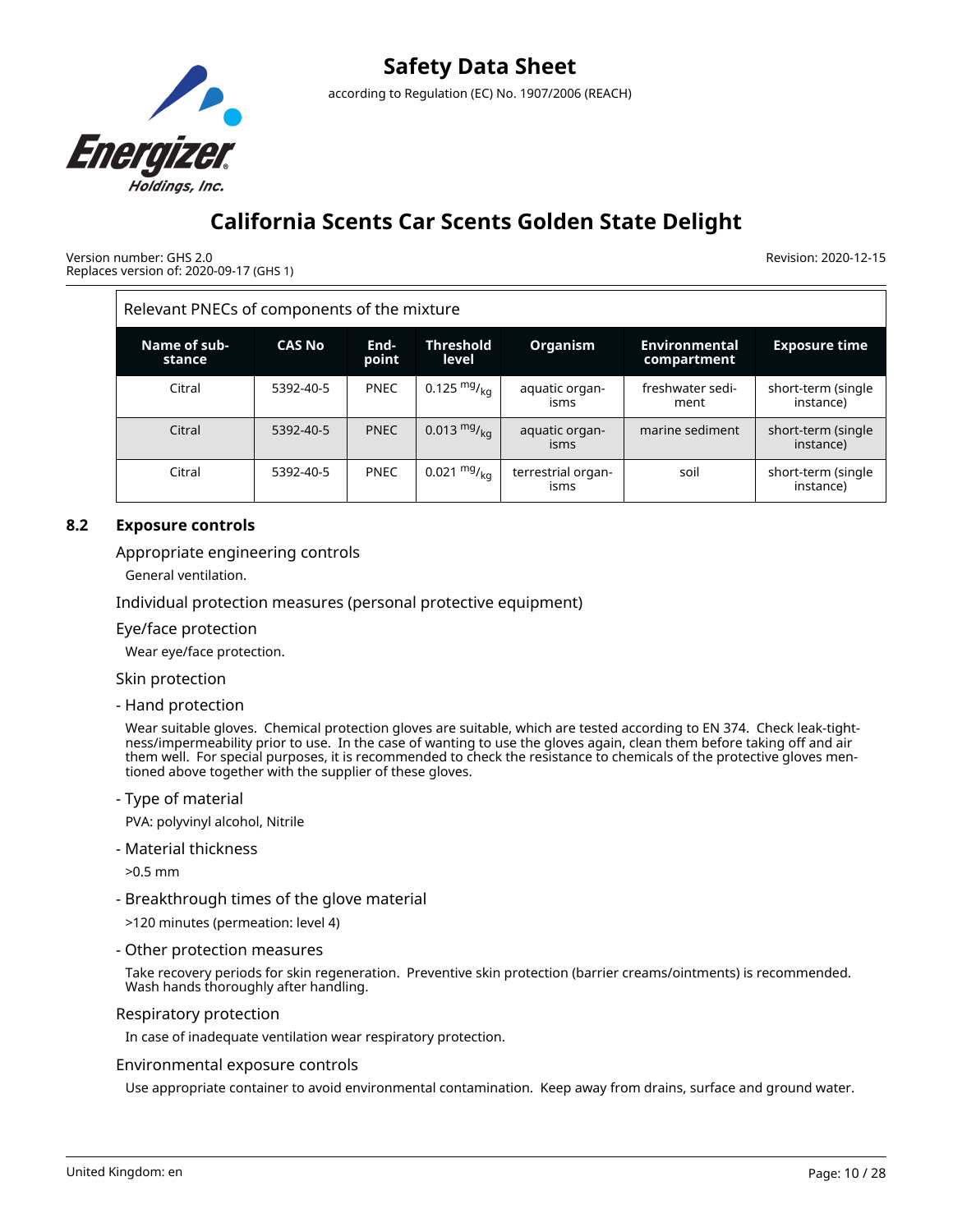

Version number: GHS 2.0 Replaces version of: 2020-09-17 (GHS 1) Revision: 2020-12-15

# **SECTION 9: Physical and chemical properties**

## **9.1 Information on basic physical and chemical properties**

| Physical state                                              | liquid                      |
|-------------------------------------------------------------|-----------------------------|
| Colour                                                      | acc. to product description |
| Odour                                                       | fruity                      |
| Melting point/freezing point                                | not determined              |
| Boiling point or initial boiling point and boiling<br>range | 121 °C at 972.4 hPa         |
| Flammability                                                | non-combustible             |
| Lower and upper explosion limit                             | not determined              |
| Flash point                                                 | >94 °C                      |
| Auto-ignition temperature                                   | 463 °C                      |
| Decomposition temperature                                   | not relevant                |
| pH (value)                                                  | not determined              |
| Kinematic viscosity                                         | not determined              |
| Solubility(ies)                                             | not determined              |

## Partition coefficient

| Partition coefficient n-octanol/water (log value) | this information is not available |
|---------------------------------------------------|-----------------------------------|
|---------------------------------------------------|-----------------------------------|

| Vapour pressure | 1,750 Pa at 20 $^{\circ}$ C |
|-----------------|-----------------------------|
|-----------------|-----------------------------|

Density and/or relative density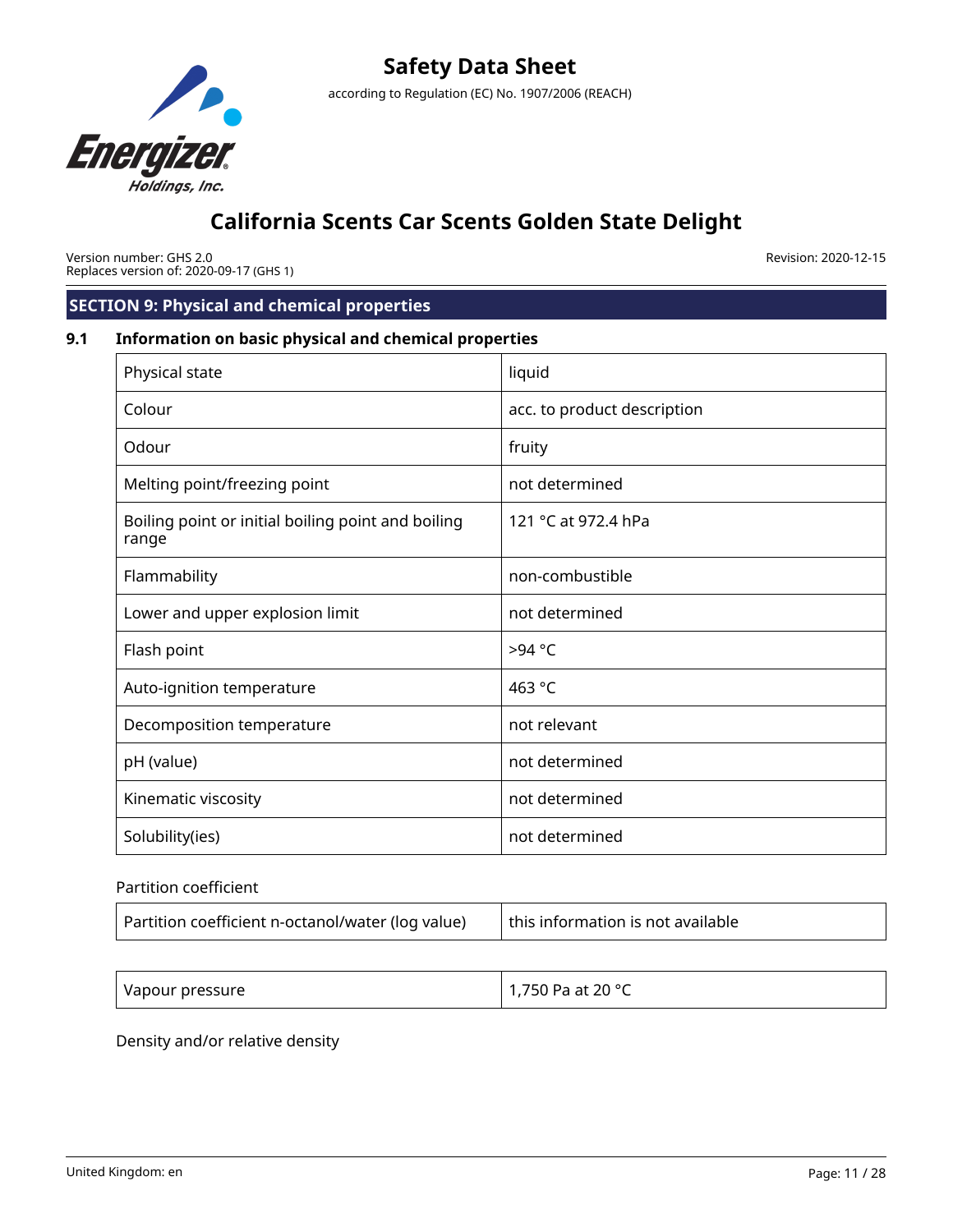

Version number: GHS 2.0 Replaces version of: 2020-09-17 (GHS 1) Revision: 2020-12-15

| Density                  | not determined                                                         |
|--------------------------|------------------------------------------------------------------------|
| Vapour density           | this information is not available                                      |
| Relative vapour density  | Information on this property is not available<br>not relevant (liquid) |
|                          |                                                                        |
| Particle characteristics | no data available                                                      |

## **9.2 Other information**

| Information with regard to physical hazard classes   hazard classes acc. to GHS (physical hazards): |                                                                                          |
|-----------------------------------------------------------------------------------------------------|------------------------------------------------------------------------------------------|
| Other safety characteristics                                                                        |                                                                                          |
| Temperature class (EU, acc. to ATEX)                                                                | $\mid$ T1 (maximum permissible surface temperature on the equipment:<br>$450^{\circ}$ C) |

## **SECTION 10: Stability and reactivity**

## **10.1 Reactivity**

Concerning incompatibility: see below "Conditions to avoid" and "Incompatible materials".

## **10.2 Chemical stability**

See below "Conditions to avoid".

## **10.3 Possibility of hazardous reactions**

No known hazardous reactions.

## **10.4 Conditions to avoid**

There are no specific conditions known which have to be avoided.

#### **10.5 Incompatible materials**

**Oxidisers** 

## **10.6 Hazardous decomposition products**

Reasonably anticipated hazardous decomposition products produced as a result of use, storage, spill and heating are not known. Hazardous combustion products: see section 5.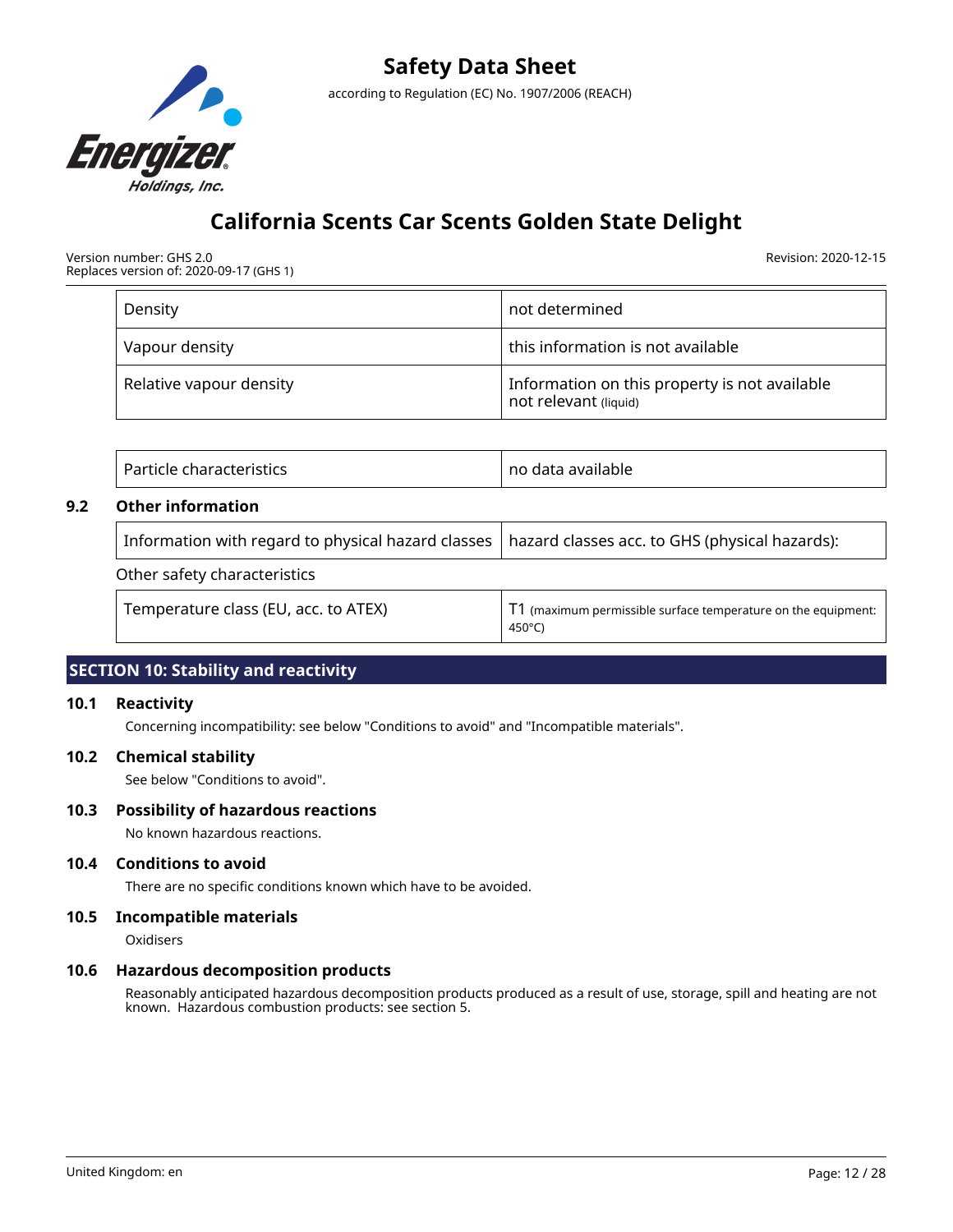

# **Safety Data Sheet** according to Regulation (EC) No. 1907/2006 (REACH)

# **California Scents Car Scents Golden State Delight**

Version number: GHS 2.0 Replaces version of: 2020-09-17 (GHS 1) Revision: 2020-12-15

## **SECTION 11: Toxicological information**

## **11.1 Information on hazard classes as defined in Regulation (EC) No 1272/2008**

Test data are not available for the complete mixture.

### Classification procedure

The method for classification of the mixture is based on ingredients of the mixture (additivity formula).

## **Classification according to GHS (1272/2008/EC, CLP)**

#### Acute toxicity

Shall not be classified as acutely toxic.

GHS of the United Nations, annex 4: May be harmful in contact with skin.

### Skin corrosion/irritation

Shall not be classified as corrosive/irritant to skin.

### Serious eye damage/eye irritation

Causes serious eye irritation.

# Respiratory or skin sensitisation

May cause an allergic skin reaction.

## Germ cell mutagenicity

Shall not be classified as germ cell mutagenic.

## Carcinogenicity

Shall not be classified as carcinogenic.

## Reproductive toxicity

Shall not be classified as a reproductive toxicant.

## Specific target organ toxicity - single exposure

Shall not be classified as a specific target organ toxicant (single exposure).

## Specific target organ toxicity - repeated exposure

Shall not be classified as a specific target organ toxicant (repeated exposure).

## Aspiration hazard

Shall not be classified as presenting an aspiration hazard.

Other information

Repeated exposure may cause skin dryness or cracking.

## **11.2 Information on other hazards**

There is no additional information.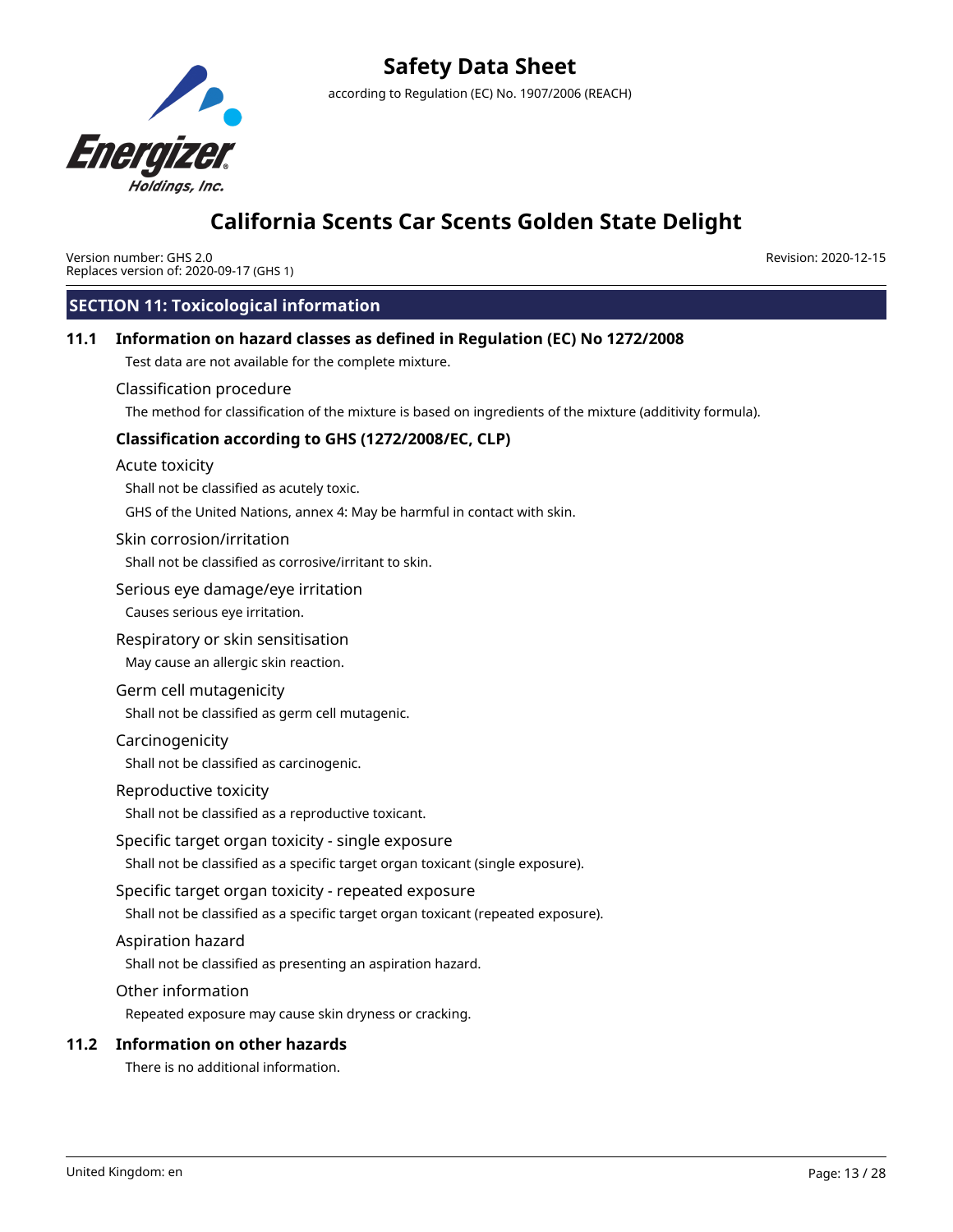

Version number: GHS 2.0 Replaces version of: 2020-09-17 (GHS 1) Revision: 2020-12-15

## **SECTION 12: Ecological information**

## **12.1 Toxicity**

Harmful to aquatic life with long lasting effects.

| Aquatic toxicity (chronic) of components of the mixture |               |                      |                     |                       |                         |
|---------------------------------------------------------|---------------|----------------------|---------------------|-----------------------|-------------------------|
| <b>Name of substance</b>                                | <b>CAS No</b> | <b>Endpoint</b>      | Value               | <b>Species</b>        | <b>Exposure</b><br>time |
| Ethyl butyrate                                          | 105-54-4      | <b>NOEC</b>          | 1.483 $mg/$         | fish                  | 28 d                    |
| Aldehyde C-16                                           | 77-83-8       | <b>EC50</b>          | 95 $mg/1$           | aquatic invertebrates | 24h                     |
| Aldehyde C-16                                           | 77-83-8       | growth (EbCx)<br>10% | $80 \frac{mg}{l}$   | aquatic invertebrates | 24 h                    |
| Linalool                                                | 78-70-6       | <b>LC50</b>          | $27.8 \frac{mg}{l}$ | fish                  | 24h                     |
| Linalool                                                | 78-70-6       | <b>EC50</b>          | $>100 \frac{mg}{l}$ | microorganisms        | 30 min                  |
| Linalool                                                | 78-70-6       | growth (EbCx)<br>10% | $>100 \frac{mg}{l}$ | microorganisms        | 3 <sub>h</sub>          |
| Eugenol                                                 | $97 - 53 - 0$ | <b>LC50</b>          | $13 \frac{mg}{l}$   | fish                  | 24 h                    |
| Eugenol                                                 | $97 - 53 - 0$ | <b>NOEC</b>          | $10^{mg}$ /         | fish                  | 24h                     |
| Citral                                                  | 5392-40-5     | <b>EC50</b>          | 160 $mg/$           | microorganisms        | 30 min                  |
| Citral                                                  | 5392-40-5     | growth (EbCx)<br>20% | $68 \frac{mg}{l}$   | microorganisms        | $30$ min                |

## **12.2 Persistence and degradability**

| Degradability of components of the mixture |               |                       |                            |                 |               |               |
|--------------------------------------------|---------------|-----------------------|----------------------------|-----------------|---------------|---------------|
| Name of sub-<br>stance                     | <b>CAS No</b> | <b>Process</b>        | <b>Degradation</b><br>rate | <b>Time</b>     | <b>Method</b> | <b>Source</b> |
| Methyl an-<br>thranilate                   | 134-20-3      | oxygen deple-<br>tion | 100 %                      | 20 <sub>d</sub> |               | <b>ECHA</b>   |
| Ethyl butyrate                             | 105-54-4      | oxygen deple-<br>tion | 50 %                       | 42d             |               | <b>ECHA</b>   |
| Aldehyde C-16                              | 77-83-8       | oxygen deple-<br>tion | 11 %                       | 5 d             |               | <b>ECHA</b>   |
| Linalool                                   | 78-70-6       | oxygen deple-<br>tion | 40.9 %                     | 5d              |               | <b>ECHA</b>   |
| Eugenol                                    | $97-53-0$     | oxygen deple-<br>tion | 50 %                       | 7 d             |               | <b>ECHA</b>   |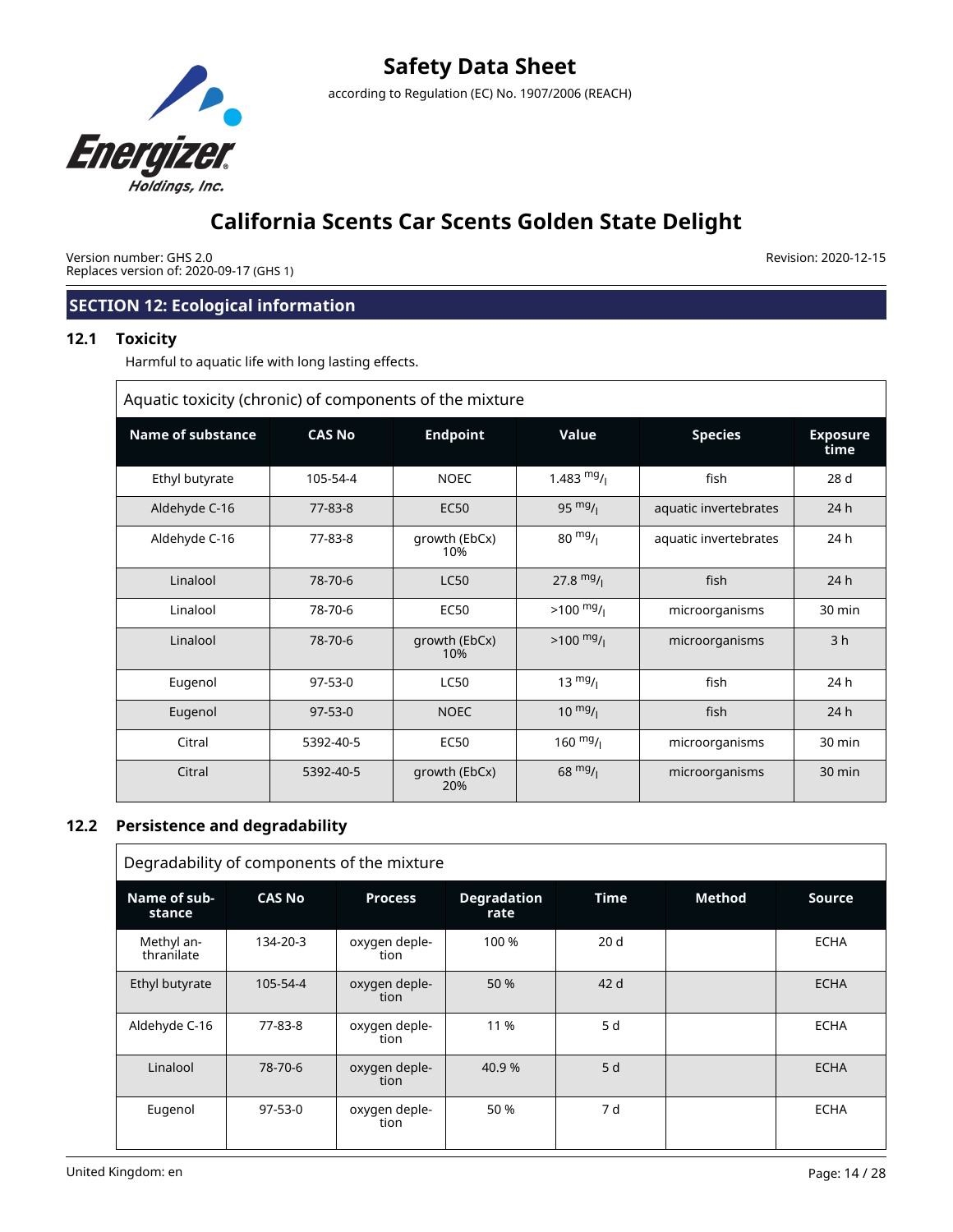

Version number: GHS 2.0 Replaces version of: 2020-09-17 (GHS 1) Revision: 2020-12-15

| Degradability of components of the mixture |               |                       |                            |      |        |             |
|--------------------------------------------|---------------|-----------------------|----------------------------|------|--------|-------------|
| Name of sub-<br>stance                     | <b>CAS No</b> | <b>Process</b>        | <b>Degradation</b><br>rate | Time | Method | Source      |
| Citral                                     | 5392-40-5     | oxygen deple-<br>tion | >90%                       | 28d  |        | <b>ECHA</b> |

## **12.3 Bioaccumulative potential**

Data are not available.

| Bioaccumulative potential of components of the mixture |               |            |                               |          |  |
|--------------------------------------------------------|---------------|------------|-------------------------------|----------|--|
| Name of substance                                      | <b>CAS No</b> | <b>BCF</b> | Log KOW                       | BOD5/COD |  |
| Methyl anthranilate                                    | 134-20-3      | 6.7        | 1.88 (pH value: 7, 20 °C)     |          |  |
| Ethyl butyrate                                         | 105-54-4      | 8          | 2.433 (pH value: 6.68, 25 °C) |          |  |
| Aldehyde C-16                                          | 77-83-8       |            | 2.4 (25 °C)                   |          |  |
| Linalool                                               | 78-70-6       |            | 2.9 (pH value: 7, 20 °C)      |          |  |
| Eugenol                                                | $97 - 53 - 0$ |            | 1.83 (pH value: 5.5, 30 °C)   |          |  |
| Citral                                                 | 5392-40-5     | 89.72      | 2.76(25 °C)                   |          |  |

## **12.4 Mobility in soil**

Data are not available.

## **12.5 Results of PBT and vPvB assessment**

Data are not available.

**12.6 Endocrine disrupting properties**

None of the ingredients are listed.

## **12.7 Other adverse effects**

Data are not available.

## **SECTION 13: Disposal considerations**

## **13.1 Waste treatment methods**

## Sewage disposal-relevant information

Do not empty into drains. Avoid release to the environment. Refer to special instructions/safety data sheets.

## Waste treatment of containers/packagings

Completely emptied packages can be recycled. Handle contaminated packages in the same way as the substance itself.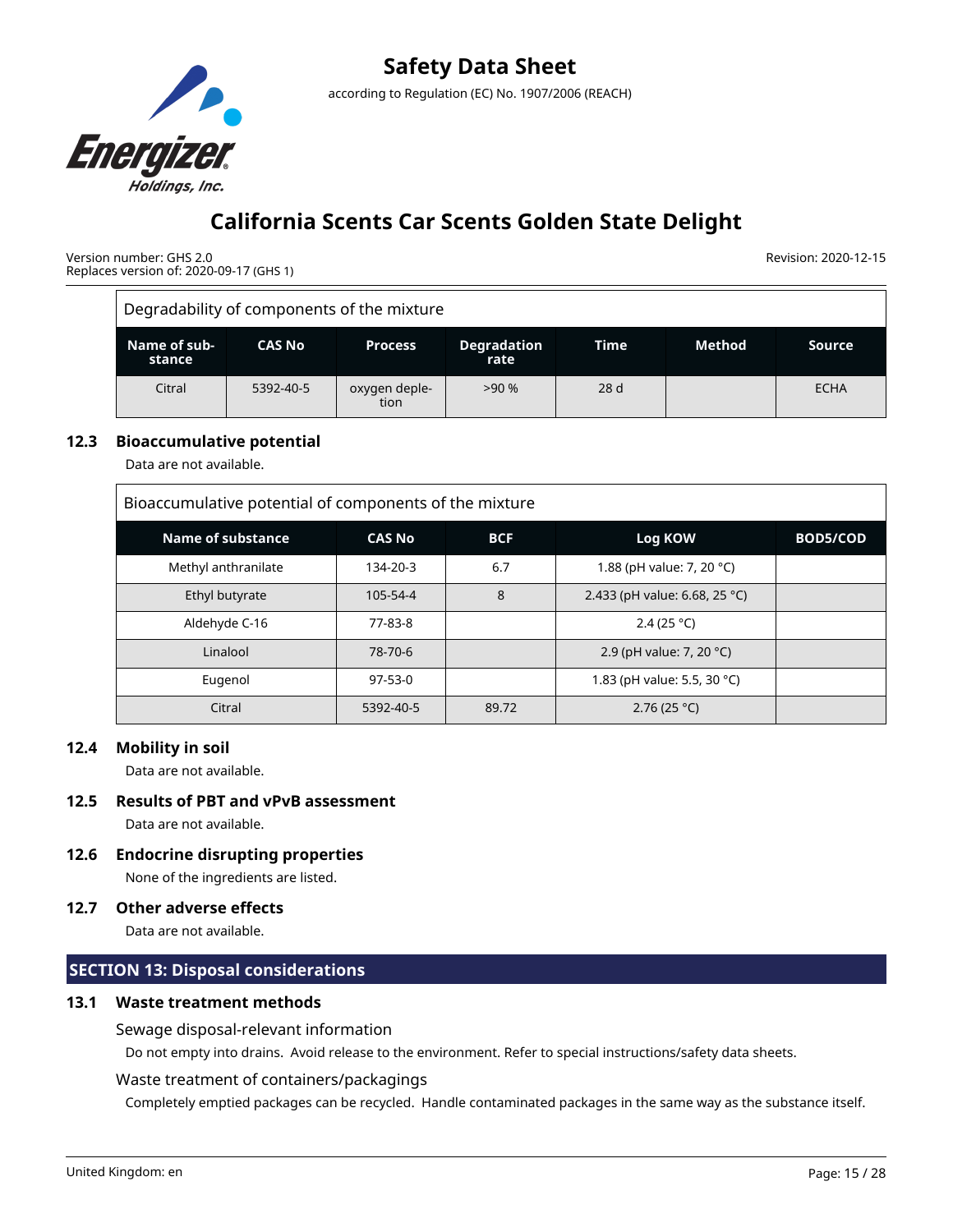

Version number: GHS 2.0 Replaces version of: 2020-09-17 (GHS 1) Revision: 2020-12-15

## **Remarks**

Please consider the relevant national or regional provisions. Waste shall be separated into the categories that can be handled separately by the local or national waste management facilities.

| <b>SECTION 14: Transport information</b> |                                   |                                                                            |  |  |  |
|------------------------------------------|-----------------------------------|----------------------------------------------------------------------------|--|--|--|
| 14.1                                     | UN number                         | not subject to transport regulations                                       |  |  |  |
| 14.2                                     | UN proper shipping name           | not assigned                                                               |  |  |  |
| 14.3                                     | <b>Transport hazard class(es)</b> | none                                                                       |  |  |  |
| 14.4                                     | Packing group                     | not assigned                                                               |  |  |  |
| 14.5                                     | <b>Environmental hazards</b>      | non-environmentally hazardous acc. to the danger-<br>ous goods regulations |  |  |  |

## **14.6 Special precautions for user**

There is no additional information.

## **14.7 Maritime transport in bulk according to IMO instruments**

The cargo is not intended to be carried in bulk.

## **Information for each of the UN Model Regulations**

DOT

## **Transport of dangerous goods by road, rail and inland waterway (ADR/RID/ADN) - Additional information**

not assigned

# **International Maritime Dangerous Goods Code (IMDG) - Additional information**

Not subject to IMDG.

## **International Civil Aviation Organization (ICAO-IATA/DGR) - Additional information** Not subject to ICAO-IATA.

## **SECTION 15: Regulatory information**

# **15.1 Safety, health and environmental regulations/legislation specific for the substance or mixture Relevant provisions of the European Union (EU) Restrictions according to REACH, Annex XVII**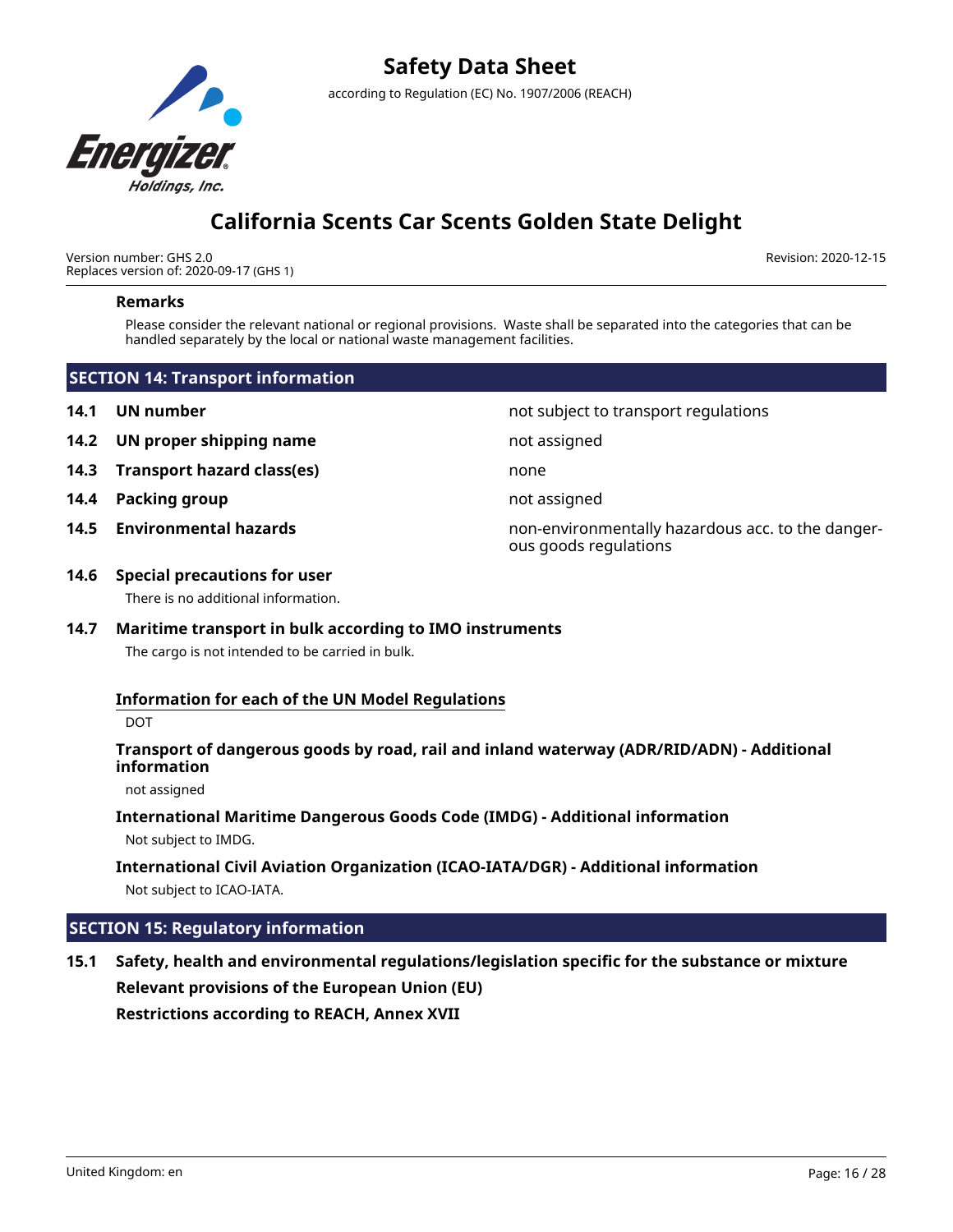

Version number: GHS 2.0 Replaces version of: 2020-09-17 (GHS 1) Revision: 2020-12-15

| Dangerous substances with restrictions (REACH, Annex XVII) |                                                                                                       |               |                    |           |
|------------------------------------------------------------|-------------------------------------------------------------------------------------------------------|---------------|--------------------|-----------|
| Name of substance                                          | Name acc. to inventory                                                                                | <b>CAS No</b> | <b>Restriction</b> | <b>No</b> |
| California Scents Car Scents Golden<br>State Delight       | this product meets the criteria for classification in accordance with Regula-<br>tion No 1272/2008/EC |               | R <sub>3</sub>     |           |
| Pentyl acetate                                             | flammable / pyrophoric                                                                                |               | R40                | 40        |
| Ethyl butyrate                                             | flammable / pyrophoric                                                                                |               | R40                | 40        |

Legend

 $R3$  1. Shall not be used in:

- ornamental articles intended to produce light or colour effects by means of different phases, for example in ornamental lamps and ashtrays,

- tricks and jokes,

- games for one or more participants, or any article intended to be used as such, even with ornamental aspects,

2. Articles not complying with paragraph 1 shall not be placed on the market.

3. Shall not be placed on the market if they contain a colouring agent, unless required for fiscal reasons, or perfume, or both, if they:

- can be used as fuel in decorative oil lamps for supply to the general public, and,

- present an aspiration hazard and are labelled with R65 or H304,

4. Decorative oil lamps for supply to the general public shall not be placed on the market unless they conform to the European Standard on Decorative oil lamps (EN 14059) adopted by the European Committee for Standardisation (CEN).

5. Without prejudice to the implementation of other Community provisions relating to the classification, packaging and labelling of dangerous substances and mixtures, suppliers shall ensure, before the placing on the market, that the following requirements are met:

(a) lamp oils, labelled with R65 or H304, intended for supply to the general public are visibly, legibly and indelibly marked as follows: 'Keep lamps filled with this liquid out of the reach of children'; and, by 1 December 2010, 'Just a sip of lamp oil - or even sucking the wick of lamps - may lead to life-threatening lung damage';

(b) grill lighter fluids, labelled with R65 or H304, intended for supply to the general public are legibly and indelibly marked by 1 December 2010 as follows: 'Just a sip of grill lighter may lead to life threatening lung damage';

(c) lamp oils and grill lighters, labelled with R65 or H304, intended for supply to the general public are packaged in black opaque containers not exceeding 1 litre by 1 December 2010.

6. No later than 1 June 2014, the Commission shall request the European Chemicals Agency to prepare a dossier, in accordance with Article 69 of the present Regulation with a view to ban, if appropriate, grill lighter fluids and fuel for decorative lamps, labelled R65 or H304, intended for supply to the general public.

7. Natural or legal persons placing on the market for the first time lamp oils and grill lighter fluids, labelled with R65 or H304, shall by 1 December 2011, and annually thereafter, provide data on alternatives to lamp oils and grill lighter fluids labelled R65 or H304 to the competent authority in the Member State concerned. Member States shall make those data available to the Commission.

R40 1. Shall not be used, as substance or as mixtures in aerosol dispensers where these aerosol dispensers are intended for supply to the general public for entertainment and decorative purposes such as the following:

- metallic glitter intended mainly for decoration,
- artificial snow and frost,
- 'whoopee' cushions,
- silly string aerosols,
- imitation excrement,
- horns for parties,
- decorative flakes and foams,
- artificial cobwebs,
- stink bombs.

2. Without prejudice to the application of other Community provisions on the classification, packaging and labelling of substances, suppliers shall ensure before the placing on the market that the packaging of aerosol dispensers referred to above is marked visibly, legibly and indelibly with:

'For professional users only'.

3. By way of derogation, paragraphs 1 and 2 shall not apply to the aerosol dispensers referred to Article 8 (1a) of Council Directive 75/324/EEC (2).

4. The aerosol dispensers referred to in paragraphs 1 and 2 shall not be placed on the market unless they conform to the requirements indicated.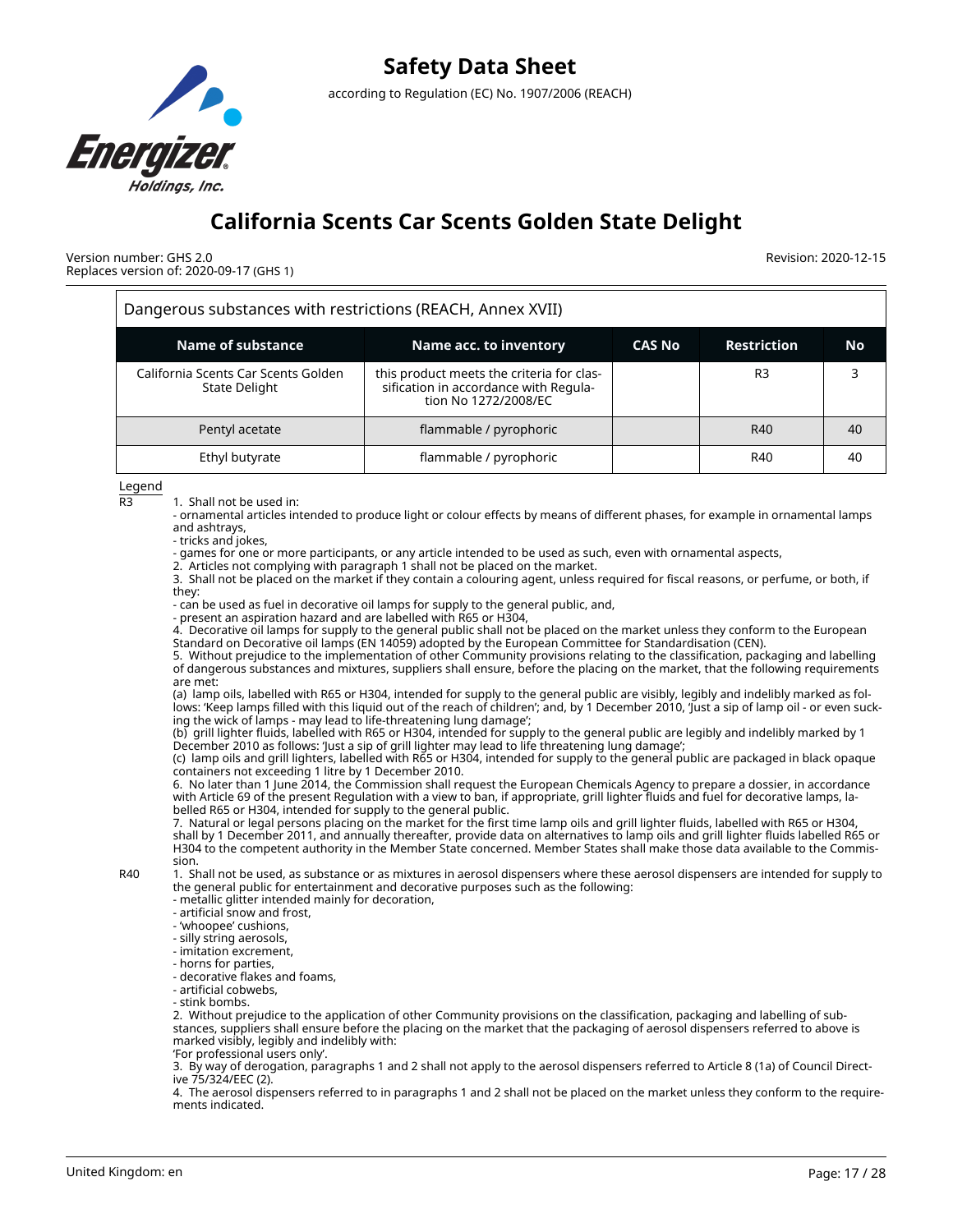

# **Safety Data Sheet** according to Regulation (EC) No. 1907/2006 (REACH)

# **California Scents Car Scents Golden State Delight**

Version number: GHS 2.0 Replaces version of: 2020-09-17 (GHS 1) Revision: 2020-12-15

## **List of substances subject to authorisation (REACH, Annex XIV) / SVHC - candidate list**

none of the ingredients are listed

## **Directive 2011/65/EU on the restriction of the use of certain hazardous substances in electrical and electronic equipment (RoHS) - Annex II**

none of the ingredients are listed

## **Regulation 166/2006/EC concerning the establishment of a European Pollutant Release and Transfer Register (PRTR)**

none of the ingredients are listed

## **Water Framework Directive (WFD)**

none of the ingredients are listed

### **National inventories**

| Country   | <b>Inventory</b> | <b>Status</b>                  |
|-----------|------------------|--------------------------------|
| AU        | <b>AICS</b>      | all ingredients are listed     |
| <b>CA</b> | <b>DSL</b>       | all ingredients are listed     |
| <b>CN</b> | <b>IECSC</b>     | all ingredients are listed     |
| EU        | <b>ECSI</b>      | all ingredients are listed     |
| EU        | REACH Reg.       | not all ingredients are listed |
| JP        | <b>CSCL-ENCS</b> | not all ingredients are listed |
| JP        | <b>ISHA-ENCS</b> | not all ingredients are listed |
| <b>KR</b> | KECI             | all ingredients are listed     |
| MX        | <b>INSQ</b>      | not all ingredients are listed |
| <b>NZ</b> | <b>NZIOC</b>     | all ingredients are listed     |
| PH        | <b>PICCS</b>     | all ingredients are listed     |
| <b>TR</b> | <b>CICR</b>      | not all ingredients are listed |
| <b>TW</b> | <b>TCSI</b>      | all ingredients are listed     |
| US.       | <b>TSCA</b>      | all ingredients are listed     |

#### Legend

| AICS      | Australian Inventory of Chemical Substances                             |
|-----------|-------------------------------------------------------------------------|
| CICR      | Chemical Inventory and Control Regulation                               |
| CSCL-ENCS | List of Existing and New Chemical Substances (CSCL-ENCS)                |
| DSL.      | Domestic Substances List (DSL)                                          |
| ECSI      | EC Substance Inventory (EINECS, ELINCS, NLP)                            |
| IECSC     | Inventory of Existing Chemical Substances Produced or Imported in China |
| INSO      | National Inventory of Chemical Substances                               |
| ISHA-ENCS | Inventory of Existing and New Chemical Substances (ISHA-ENCS)           |
| KECI      | Korea Existing Chemicals Inventory                                      |
| NZIoC     | New Zealand Inventory of Chemicals                                      |
| PICCS     | Philippine Inventory of Chemicals and Chemical Substances (PICCS)       |
|           |                                                                         |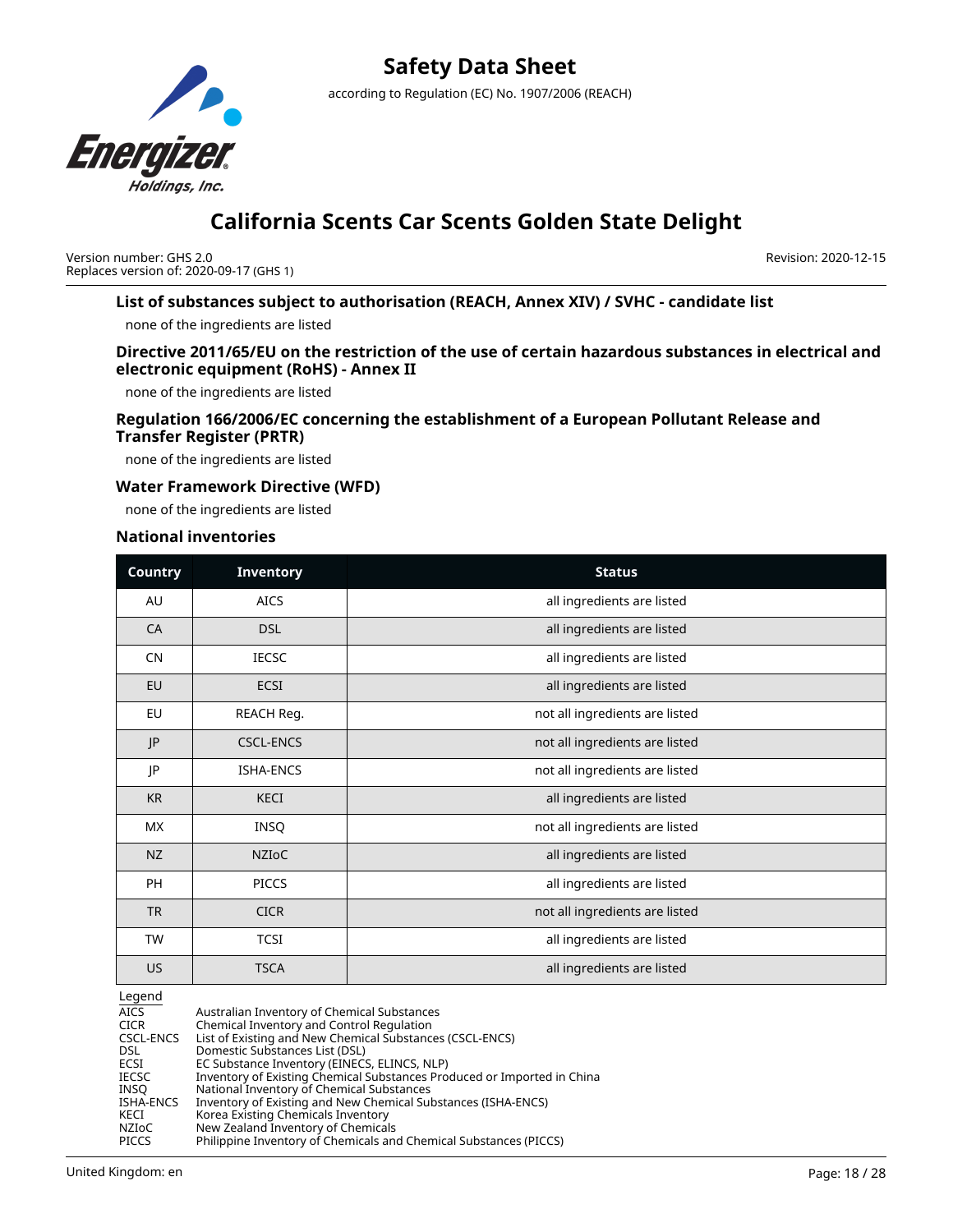

# **Safety Data Sheet** according to Regulation (EC) No. 1907/2006 (REACH)

# **California Scents Car Scents Golden State Delight**

Version number: GHS 2.0 Replaces version of: 2020-09-17 (GHS 1) Revision: 2020-12-15

#### Legend REACH Reg. REACH registered substances<br>TCSI Taiwan Chemical Substance In TCSI Taiwan Chemical Substance Inventory<br>
TSCA Toxic Substance Control Act Toxic Substance Control Act

## **15.2 Chemical Safety Assessment**

Chemical safety assessments for substances in this mixture were not carried out.

## **SECTION 16: Other information**

## **Indication of changes (revised safety data sheet)**

| <b>Section</b> | Former entry (text/value)                                                                                                                                                                                                                                        | Actual entry (text/value)                                                                                                                                                    | Safety-<br>relev-<br>ant |
|----------------|------------------------------------------------------------------------------------------------------------------------------------------------------------------------------------------------------------------------------------------------------------------|------------------------------------------------------------------------------------------------------------------------------------------------------------------------------|--------------------------|
| 2.2            | Tactile warning of danger:<br>yes                                                                                                                                                                                                                                |                                                                                                                                                                              | yes                      |
| 3.2            |                                                                                                                                                                                                                                                                  | Description of the mixture:<br>change in the listing (table)                                                                                                                 | yes                      |
| 4.1            | Following skin contact:<br>Rinse skin with water/shower.                                                                                                                                                                                                         | Following skin contact:<br>Wash with plenty of soap and water.                                                                                                               | yes                      |
| 5.1            | Suitable extinguishing media:<br>Water, Foam, ABC-powder                                                                                                                                                                                                         | Suitable extinguishing media:<br>Water spray, BC-powder, Carbon dioxide (CO2)                                                                                                | yes                      |
| 5.2            | Special hazards arising from the substance or<br>mixture:<br>Deposited combustible dust has considerable ex-<br>plosion potential.                                                                                                                               | Special hazards arising from the substance or<br>mixture                                                                                                                     | yes                      |
| 5.2            | Hazardous combustion products:<br>Carbon monoxide (CO), Carbon dioxide (CO2)                                                                                                                                                                                     | Hazardous combustion products:<br>Nitrogen oxides (NOx), Carbon monoxide (CO),<br>Carbon dioxide (CO2)                                                                       | yes                      |
| 6.3            | Advice on how to contain a spill:<br>Covering of drains, Take up mechanically                                                                                                                                                                                    | Advice on how to contain a spill:<br>Covering of drains                                                                                                                      | yes                      |
| 6.3            | Advice on how to clean up a spill:<br>Take up mechanically.                                                                                                                                                                                                      | Advice on how to clean up a spill:<br>Wipe up with absorbent material (e.g. cloth,<br>fleece). Collect spillage: sawdust, kieselgur (diat-<br>omite), sand, universal binder | yes                      |
| 6.3            |                                                                                                                                                                                                                                                                  | Appropriate containment techniques:<br>Use of adsorbent materials.                                                                                                           | yes                      |
| 7.1            | - Measures to prevent fire as well as aerosol and<br>dust generation:<br>Use local and general ventilation. Take precau-<br>tionary measures against static discharge. Use<br>only in well-ventilated areas. Ground/bond con-<br>tainer and receiving equipment. | - Measures to prevent fire as well as aerosol and<br>dust generation:<br>Use local and general ventilation. Use only in<br>well-ventilated areas.                            | yes                      |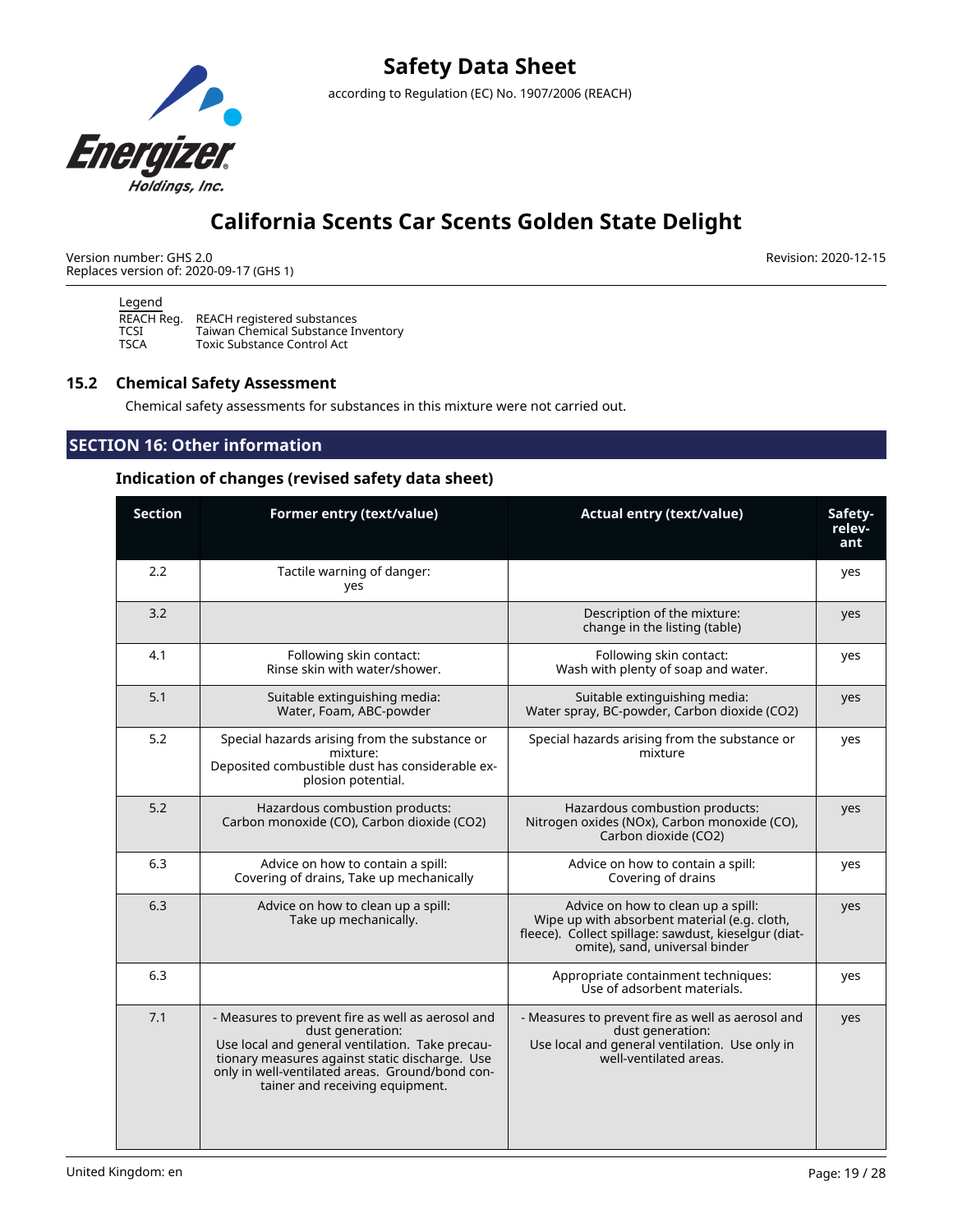

Version number: GHS 2.0 Replaces version of: 2020-09-17 (GHS 1)

| <b>Section</b> | Former entry (text/value)                                                                                                                                                                                                                                       | <b>Actual entry (text/value)</b>                                                                                                                                                                                                                                                                                                                                                                                                                                       | Safety-<br>relev-<br>ant |
|----------------|-----------------------------------------------------------------------------------------------------------------------------------------------------------------------------------------------------------------------------------------------------------------|------------------------------------------------------------------------------------------------------------------------------------------------------------------------------------------------------------------------------------------------------------------------------------------------------------------------------------------------------------------------------------------------------------------------------------------------------------------------|--------------------------|
| 7.1            | Specific notes/details:<br>Dust deposits may accumulate on all deposition<br>surfaces in a technical room. The product in the<br>delivered form is not dust explosion capable; the<br>enrichment of fine dust however leads to the<br>danger of dust explosion. |                                                                                                                                                                                                                                                                                                                                                                                                                                                                        | yes                      |
| 7.2            | Managing of associated risks                                                                                                                                                                                                                                    |                                                                                                                                                                                                                                                                                                                                                                                                                                                                        | yes                      |
| 7.2            | - Explosive atmospheres:<br>Removal of dust deposits.                                                                                                                                                                                                           |                                                                                                                                                                                                                                                                                                                                                                                                                                                                        | yes                      |
| 7.2            | - Ventilation requirements:<br>Use local and general ventilation.                                                                                                                                                                                               |                                                                                                                                                                                                                                                                                                                                                                                                                                                                        | yes                      |
| 7.2            | - Packaging compatibilities:<br>Only packagings which are approved (e.g. acc. to<br>ADR) may be used.                                                                                                                                                           |                                                                                                                                                                                                                                                                                                                                                                                                                                                                        | yes                      |
| 8.1            |                                                                                                                                                                                                                                                                 | Occupational exposure limit values (Workplace<br>Exposure Limits):<br>change in the listing (table)                                                                                                                                                                                                                                                                                                                                                                    | yes                      |
| 8.1            |                                                                                                                                                                                                                                                                 | Relevant DNELs of components of the mixture:<br>change in the listing (table)                                                                                                                                                                                                                                                                                                                                                                                          | yes                      |
| 8.1            |                                                                                                                                                                                                                                                                 | Relevant PNECs of components of the mixture:<br>change in the listing (table)                                                                                                                                                                                                                                                                                                                                                                                          | yes                      |
| 8.2            | Hand protection:<br>Wear protective gloves.                                                                                                                                                                                                                     | Hand protection:<br>Wear suitable gloves. Chemical protection gloves<br>are suitable, which are tested according to EN<br>374. Check leak-tightness/impermeability prior to<br>use. In the case of wanting to use the gloves<br>again, clean them before taking off and air them<br>well. For special purposes, it is recommended to<br>check the resistance to chemicals of the protect-<br>ive gloves mentioned above together with the<br>supplier of these gloves. | yes                      |
| 8.2            |                                                                                                                                                                                                                                                                 | Type of material:<br>PVA: polyvinyl alcohol, Nitrile                                                                                                                                                                                                                                                                                                                                                                                                                   | yes                      |
| 8.2            |                                                                                                                                                                                                                                                                 | Material thickness:<br>$>0.5$ mm                                                                                                                                                                                                                                                                                                                                                                                                                                       | yes                      |
| 8.2            |                                                                                                                                                                                                                                                                 | Breakthrough times of the glove material:<br>>120 minutes (permeation: level 4)                                                                                                                                                                                                                                                                                                                                                                                        | yes                      |
| 8.2            | Respiratory protection:<br>Particulate filter device (EN 143).                                                                                                                                                                                                  | Respiratory protection:<br>In case of inadequate ventilation wear respirat-<br>ory protection.                                                                                                                                                                                                                                                                                                                                                                         | yes                      |
| 9.1            | Appearance                                                                                                                                                                                                                                                      |                                                                                                                                                                                                                                                                                                                                                                                                                                                                        | yes                      |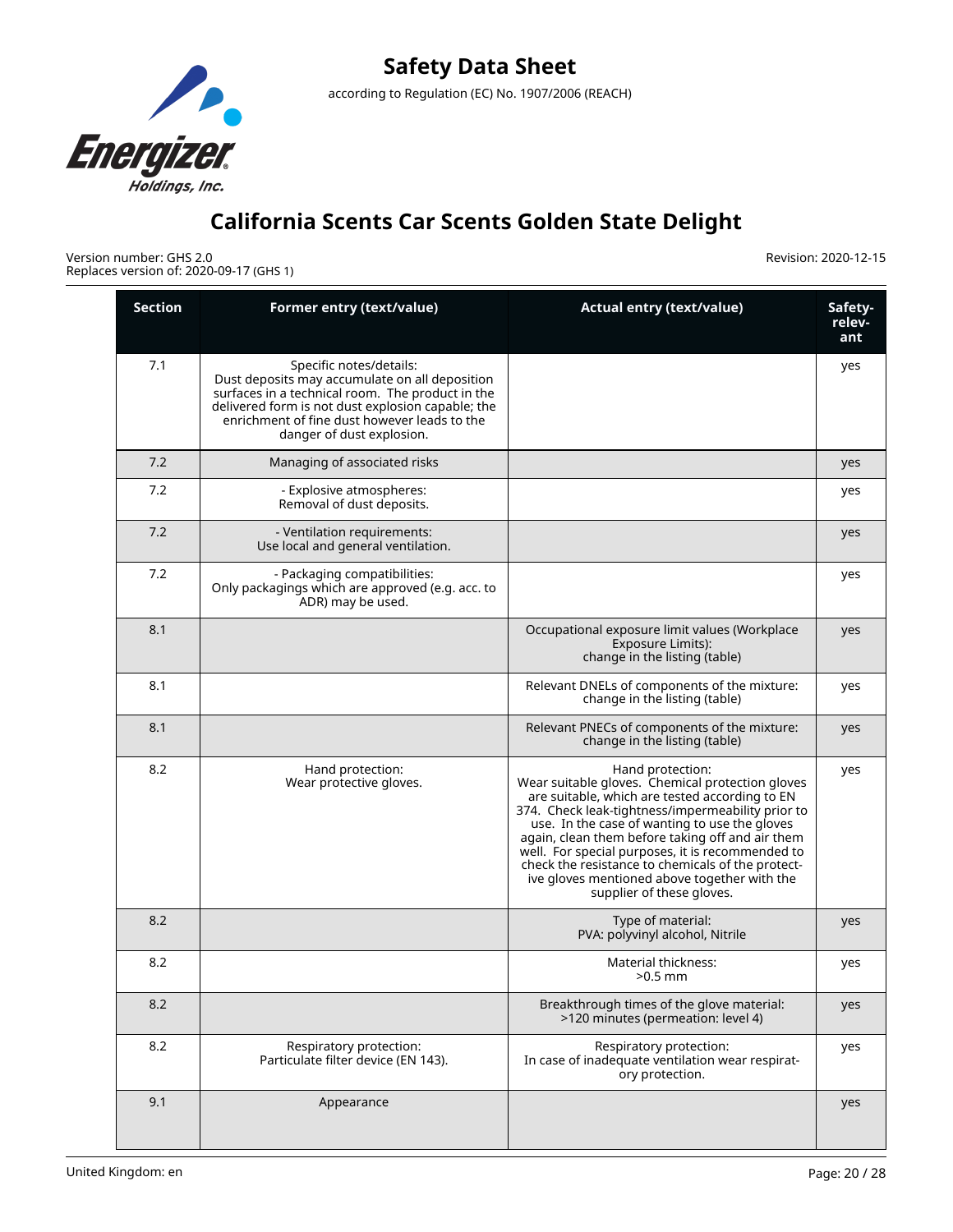

Version number: GHS 2.0 Replaces version of: 2020-09-17 (GHS 1)

| <b>Section</b> | Former entry (text/value)                                                                  | <b>Actual entry (text/value)</b>                                                                   | Safety-<br>relev-<br>ant |
|----------------|--------------------------------------------------------------------------------------------|----------------------------------------------------------------------------------------------------|--------------------------|
| 9.1            | Physical state:<br>solid                                                                   | Physical state:<br>liquid                                                                          | yes                      |
| 9.1            | Other safety parameters                                                                    |                                                                                                    | yes                      |
| 9.1            | Initial boiling point and boiling range:<br>180.6 °C at 1,013 hPa                          | Boiling point or initial boiling point and boiling<br>range:<br>121 °C at 972.4 hPa                | yes                      |
| 9.1            | Flammability (solid, gas):<br>this material is combustible, but will not ignite<br>readily | Flammability:<br>non-combustible                                                                   | yes                      |
| 9.1            |                                                                                            | Lower and upper explosion limit:<br>not determined                                                 | yes                      |
| 9.1            | Flash point:<br>94 °C                                                                      | Flash point:<br>>94 °C                                                                             | yes                      |
| 9.1            | Evaporation rate:<br>not determined                                                        |                                                                                                    | yes                      |
| 9.1            | Explosion limits of dust clouds:<br>not determined                                         |                                                                                                    | yes                      |
| 9.1            | Viscosity:<br>not relevant (solid matter)                                                  |                                                                                                    | yes                      |
| 9.1            | Explosive properties:<br>none                                                              |                                                                                                    | yes                      |
| 9.1            | Oxidising properties:<br>none                                                              |                                                                                                    | yes                      |
| 9.1            | Auto-ignition temperature:<br>not determined                                               | Auto-ignition temperature:<br>463 $\degree$ C                                                      | yes                      |
| 9.1            |                                                                                            | Decomposition temperature:<br>not relevant                                                         | yes                      |
| 9.1            | pH (value):<br>not applicable                                                              | pH (value):<br>not determined                                                                      | yes                      |
| 9.1            |                                                                                            | Kinematic viscosity:<br>not determined                                                             | yes                      |
| 9.1            | Vapour pressure:<br>27 Pa at 298 K                                                         | Vapour pressure:<br>1,750 Pa at 20 °C                                                              | yes                      |
| 9.1            |                                                                                            | Density and/or relative density                                                                    | yes                      |
| 9.1            | Relative density:<br>information on this property is not available                         | Relative vapour density:<br>Information on this property is not available<br>not relevant (liquid) | yes                      |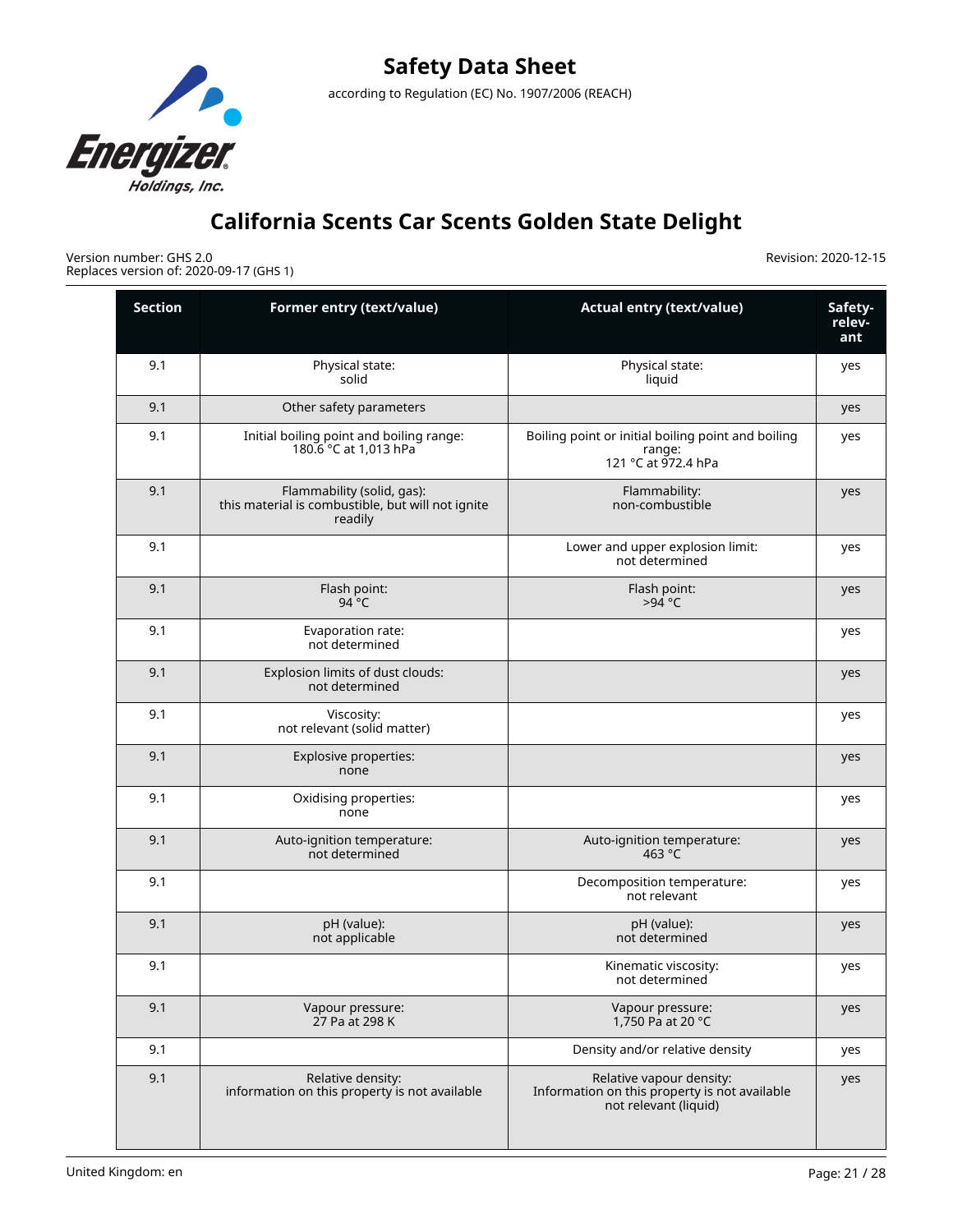

Version number: GHS 2.0 Replaces version of: 2020-09-17 (GHS 1)

| <b>Section</b> | Former entry (text/value)                                                                                                                                                                                                                                               | <b>Actual entry (text/value)</b>                                                                                                                                      | Safety-<br>relev-<br>ant |
|----------------|-------------------------------------------------------------------------------------------------------------------------------------------------------------------------------------------------------------------------------------------------------------------------|-----------------------------------------------------------------------------------------------------------------------------------------------------------------------|--------------------------|
| 9.1            |                                                                                                                                                                                                                                                                         | Particle characteristics:<br>no data available                                                                                                                        | yes                      |
| 9.2            | other information:<br>there is no additional information                                                                                                                                                                                                                | Other information                                                                                                                                                     | yes                      |
| 9.2            |                                                                                                                                                                                                                                                                         | Information with regard to physical hazard<br>classes:<br>hazard classes acc. to GHS (physical hazards):                                                              | yes                      |
| 9.2            |                                                                                                                                                                                                                                                                         | Other safety characteristics                                                                                                                                          | yes                      |
| 9.2            |                                                                                                                                                                                                                                                                         | Temperature class (EU, acc. to ATEX):<br>T1 (maximum permissible surface temperature<br>on the equipment: 450°C)                                                      | yes                      |
| 10.4           | Hints to prevent fire or explosion:<br>The product in the delivered form is not dust ex-<br>plosion capable; the enrichment of fine dust<br>however leads to the danger of dust explosion.                                                                              |                                                                                                                                                                       | yes                      |
| 11.1           | Acute toxicity:<br>Shall not be classified as acutely toxic.                                                                                                                                                                                                            | Acute toxicity:<br>Shall not be classified as acutely toxic.GHS of the<br>United Nations, annex 4: May be harmful in con-<br>tact with skin.                          | yes                      |
| 11.2           |                                                                                                                                                                                                                                                                         | Information on other hazards:<br>There is no additional information.                                                                                                  | yes                      |
| 12.1           |                                                                                                                                                                                                                                                                         | Aquatic toxicity (chronic) of components of the<br>mixture:<br>change in the listing (table)                                                                          | yes                      |
| 12.2           |                                                                                                                                                                                                                                                                         | Degradability of components of the mixture:<br>change in the listing (table)                                                                                          | yes                      |
| 12.3           |                                                                                                                                                                                                                                                                         | Bioaccumulative potential of components of the<br>mixture:<br>change in the listing (table)                                                                           | yes                      |
| 12.7           | Other adverse effects                                                                                                                                                                                                                                                   | Other adverse effects:<br>Data are not available.                                                                                                                     | yes                      |
| 13.1           | Waste treatment of containers/packagings:<br>It is a dangerous waste; only packagings which<br>are approved (e.g. acc. to ADR) may be used.<br>Completely emptied packages can be recycled.<br>Handle contaminated packages in the same way<br>as the substance itself. | Waste treatment of containers/packagings:<br>Completely emptied packages can be recycled.<br>Handle contaminated packages in the same way<br>as the substance itself. | yes                      |
| 14.1           | UN number:<br>3175                                                                                                                                                                                                                                                      | UN number:<br>not subject to transport regulations                                                                                                                    | yes                      |
| 14.2           | UN proper shipping name:<br>SOLIDS CONTAINING FLAMMABLE LIQUID, N.O.S.                                                                                                                                                                                                  | UN proper shipping name:<br>not assigned                                                                                                                              | yes                      |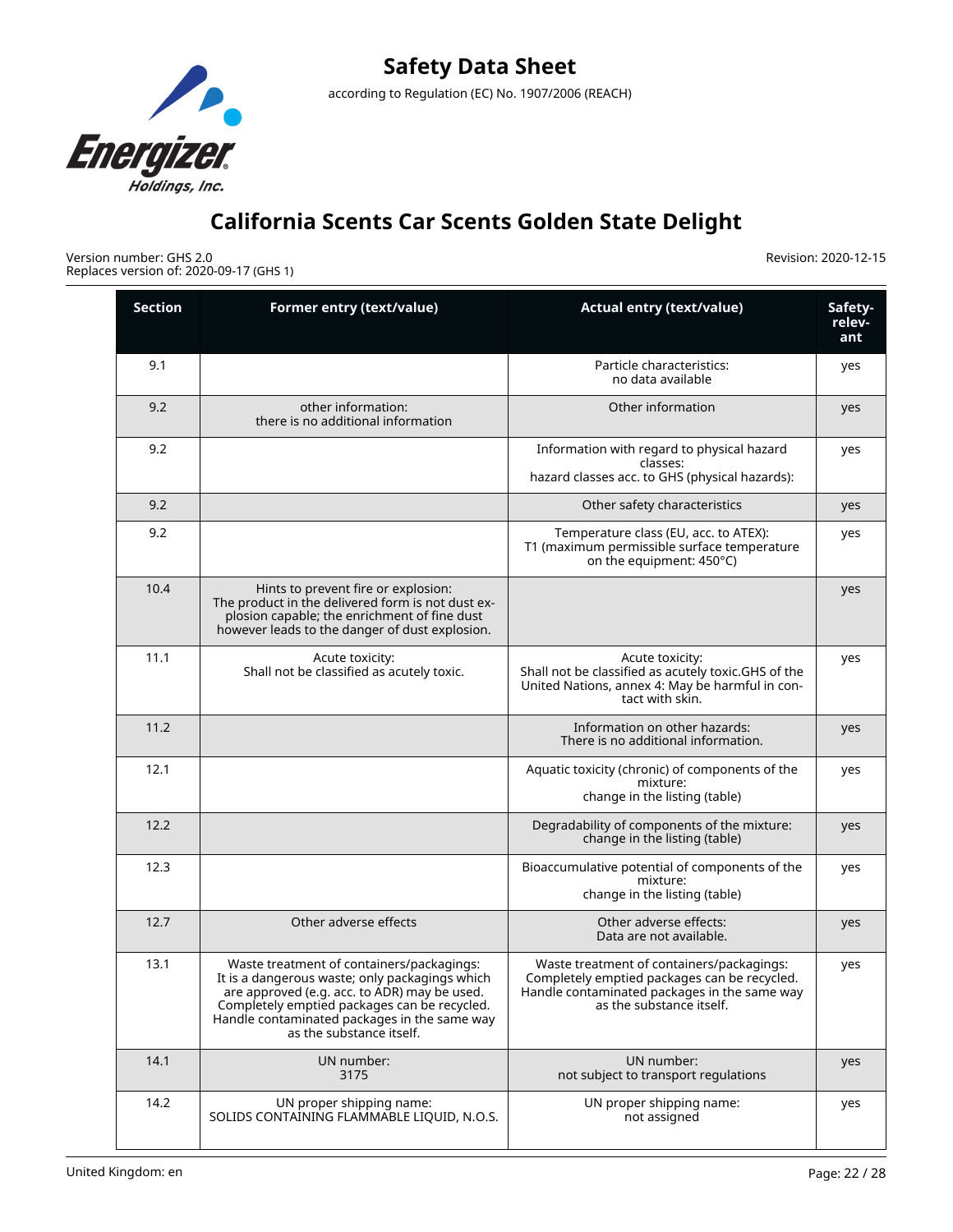

Version number: GHS 2.0 Replaces version of: 2020-09-17 (GHS 1)

| <b>Section</b> | Former entry (text/value)                                                                                                                                      | <b>Actual entry (text/value)</b>                                                                                               | Safety-<br>relev-<br>ant |
|----------------|----------------------------------------------------------------------------------------------------------------------------------------------------------------|--------------------------------------------------------------------------------------------------------------------------------|--------------------------|
| 14.2           | Technical name (hazardous ingredients):<br>Ethyl butyrate, pentyl acetate                                                                                      |                                                                                                                                | yes                      |
| 14.3           | Transport hazard class(es)                                                                                                                                     | Transport hazard class(es):<br>none                                                                                            | yes                      |
| 14.3           | Class:<br>4.1 (flammable solids)                                                                                                                               |                                                                                                                                | yes                      |
| 14.4           | Packing group:<br>II (substance presenting medium danger)                                                                                                      | Packing group:<br>not assigned                                                                                                 | yes                      |
| 14.6           | Special precautions for user:<br>Provisions for dangerous goods (ADR) should be<br>complied within the premises.                                               | Special precautions for user:<br>There is no additional information.                                                           | yes                      |
| 14.7           | Transport of dangerous goods by road, rail and<br>inland waterway (ADR/RID/ADN)                                                                                | Transport of dangerous goods by road, rail and<br>inland waterway (ADR/RID/ADN) - Additional in-<br>formation:<br>not assigned | yes                      |
| 14.7           | UN number:<br>3175                                                                                                                                             |                                                                                                                                | yes                      |
| 14.7           | Proper shipping name:<br>SOLIDS CONTAINING FLAMMABLE LIQUID, N.O.S.                                                                                            |                                                                                                                                | yes                      |
| 14.7           | Particulars in the transport document:<br>UN3175, SOLIDS CONTAINING FLAMMABLE LI-<br>QUID, N.O.S., (contains: Ethyl butyrate, pentyl<br>acetate), 4.1, II, (E) |                                                                                                                                | yes                      |
| 14.7           | Class:<br>4.1                                                                                                                                                  |                                                                                                                                | yes                      |
| 14.7           | Classification code:<br>F <sub>1</sub>                                                                                                                         |                                                                                                                                | yes                      |
| 14.7           | Packing group:<br>$_{\rm II}$                                                                                                                                  |                                                                                                                                | yes                      |
| 14.7           | Danger label(s):<br>4.1                                                                                                                                        |                                                                                                                                | yes                      |
| 14.7           |                                                                                                                                                                | Danger label(s):<br>change in the listing (table)                                                                              | yes                      |
| 14.7           | Special provisions (SP):<br>216, 274, 601, 800(ADN)                                                                                                            |                                                                                                                                | yes                      |
| 14.7           | Excepted quantities (EQ):<br>E2                                                                                                                                |                                                                                                                                | yes                      |
| 14.7           | Limited quantities (LQ):<br>$1$ kg                                                                                                                             |                                                                                                                                | yes                      |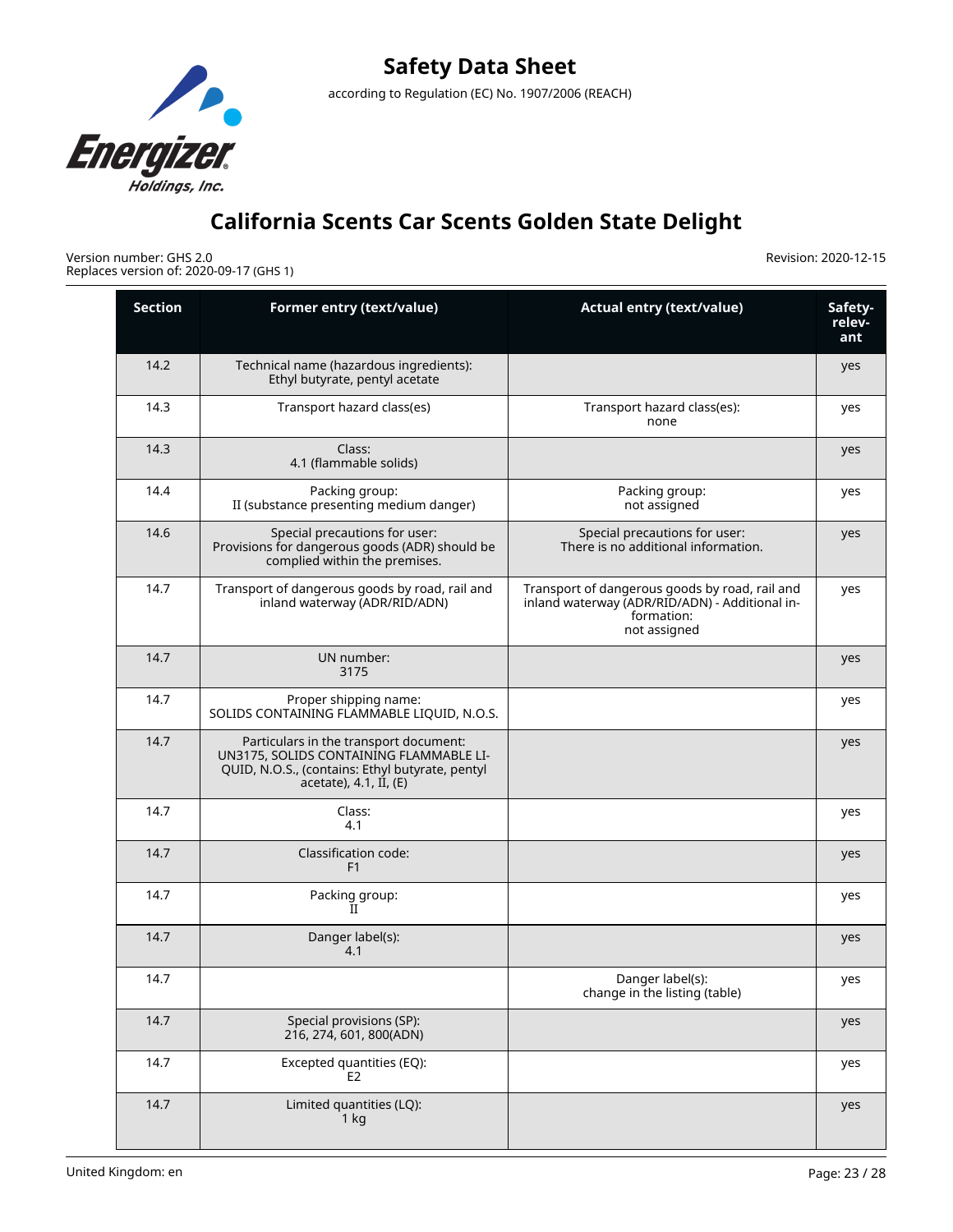

Version number: GHS 2.0 Replaces version of: 2020-09-17 (GHS 1)

| <b>Section</b> | Former entry (text/value)                                                                                                                                    | <b>Actual entry (text/value)</b>                  | Safety-<br>relev-<br>ant |
|----------------|--------------------------------------------------------------------------------------------------------------------------------------------------------------|---------------------------------------------------|--------------------------|
| 14.7           | Transport category (TC):<br>$\overline{2}$                                                                                                                   |                                                   | yes                      |
| 14.7           | Tunnel restriction code (TRC):<br>E                                                                                                                          |                                                   | yes                      |
| 14.7           | Hazard identification No:<br>40                                                                                                                              |                                                   | yes                      |
| 14.7           | <b>Emergency Action Code:</b><br>1Z                                                                                                                          |                                                   | yes                      |
| 14.7           | UN number:<br>3175                                                                                                                                           |                                                   | yes                      |
| 14.7           | Proper shipping name:<br>SOLIDS CONTAINING FLAMMABLE LIQUID, N.O.S.                                                                                          |                                                   | yes                      |
| 14.7           | Particulars in the shipper's declaration:<br>UN3175, SOLIDS CONTAINING FLAMMABLE LI-<br>QUID, N.O.S., (contains: Ethyl butyrate, pentyl<br>acetate), 4.1, II |                                                   | yes                      |
| 14.7           | Class:<br>4.1                                                                                                                                                |                                                   | yes                      |
| 14.7           | Marine pollutant:                                                                                                                                            |                                                   | yes                      |
| 14.7           | Packing group:<br>$\mathbf{I}$                                                                                                                               |                                                   | yes                      |
| 14.7           | Danger label(s):<br>4.1                                                                                                                                      |                                                   | yes                      |
| 14.7           |                                                                                                                                                              | Danger label(s):<br>change in the listing (table) | yes                      |
| 14.7           | Special provisions (SP):<br>216, 274                                                                                                                         |                                                   | yes                      |
| 14.7           | Excepted quantities (EQ):<br>E <sub>2</sub>                                                                                                                  |                                                   | yes                      |
| 14.7           | Limited quantities (LQ):<br>1 kg                                                                                                                             |                                                   | yes                      |
| 14.7           | EmS:<br>$F-A, S-I$                                                                                                                                           |                                                   | yes                      |
| 14.7           | Stowage category:<br>B                                                                                                                                       |                                                   | yes                      |
| 14.7           | UN number:<br>3175                                                                                                                                           |                                                   | yes                      |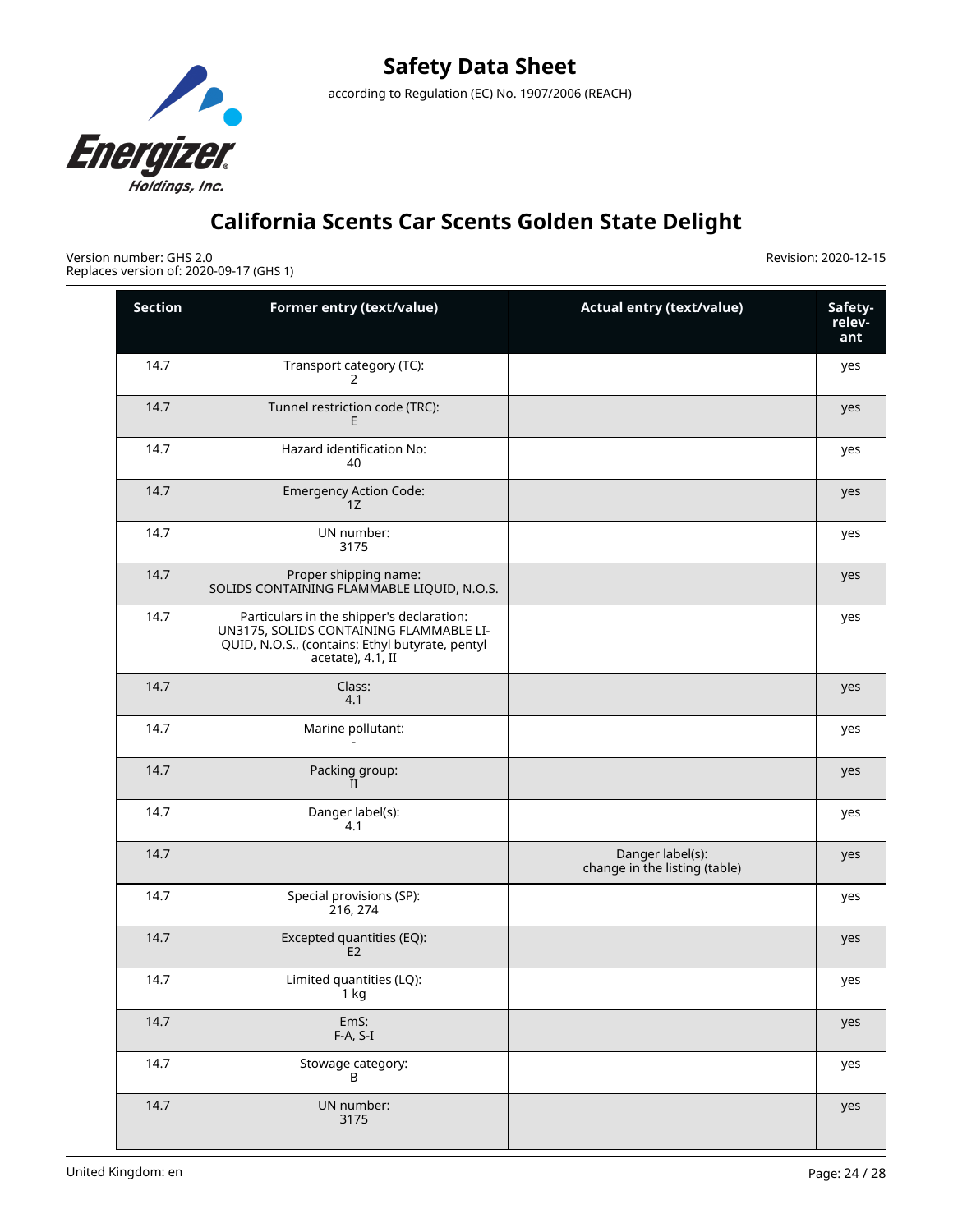

Version number: GHS 2.0 Replaces version of: 2020-09-17 (GHS 1) Revision: 2020-12-15

| <b>Section</b> | Former entry (text/value)                                                                                                                                    | <b>Actual entry (text/value)</b>                                                                                     | Safety-<br>relev-<br>ant |
|----------------|--------------------------------------------------------------------------------------------------------------------------------------------------------------|----------------------------------------------------------------------------------------------------------------------|--------------------------|
| 14.7           | Proper shipping name:<br>Solids containing flammable liquid, n.o.s.                                                                                          |                                                                                                                      | yes                      |
| 14.7           | Particulars in the shipper's declaration:<br>UN3175, Solids containing flammable liquid,<br>n.o.s., (contains: Ethyl butyrate, pentyl acetate),<br>$4.1.$ II |                                                                                                                      | yes                      |
| 14.7           | Class:<br>4.1                                                                                                                                                |                                                                                                                      | yes                      |
| 14.7           | Packing group:<br>II                                                                                                                                         |                                                                                                                      | yes                      |
| 14.7           | Danger label(s):<br>4.1                                                                                                                                      |                                                                                                                      | yes                      |
| 14.7           |                                                                                                                                                              | Danger label(s):<br>change in the listing (table)                                                                    | yes                      |
| 14.7           | Special provisions (SP):<br>A46                                                                                                                              |                                                                                                                      | yes                      |
| 14.7           | Excepted quantities (EQ):<br>E <sub>2</sub>                                                                                                                  |                                                                                                                      | yes                      |
| 14.7           | Limited quantities (LQ):<br>5 kg                                                                                                                             |                                                                                                                      | yes                      |
| 14.7           | International Maritime Dangerous Goods Code<br>(IMDG)                                                                                                        | International Maritime Dangerous Goods Code<br>(IMDG) - Additional information:<br>Not subject to IMDG.              | yes                      |
| 14.7           | International Civil Aviation Organization (ICAO-<br>IATA/DGR)                                                                                                | International Civil Aviation Organization (ICAO-<br>IATA/DGR) - Additional information:<br>Not subject to ICAO-IATA. | yes                      |
| 15.1           |                                                                                                                                                              | Dangerous substances with restrictions (REACH,<br>Annex XVII):<br>change in the listing (table)                      | yes                      |

## **Abbreviations and acronyms**

| Abbr.      | <b>Descriptions of used abbreviations</b>                                                                                                                                                                                     |
|------------|-------------------------------------------------------------------------------------------------------------------------------------------------------------------------------------------------------------------------------|
| 2000/39/EC | Commission Directive establishing a first list of indicative occupational exposure limit values in implementa-<br>tion of Council Directive 98/24/EC                                                                          |
| <b>ADN</b> | Accord européen relatif au transport international des marchandises dangereuses par voies de navigation<br>intérieures (European Agreement concerning the International Carriage of Dangerous Goods by Inland Wa-<br>terways) |
| <b>ADR</b> | Accord européen relatif au transport international des marchandises dangereuses par route (European<br>Agreement concerning the International Carriage of Dangerous Goods by Road)                                            |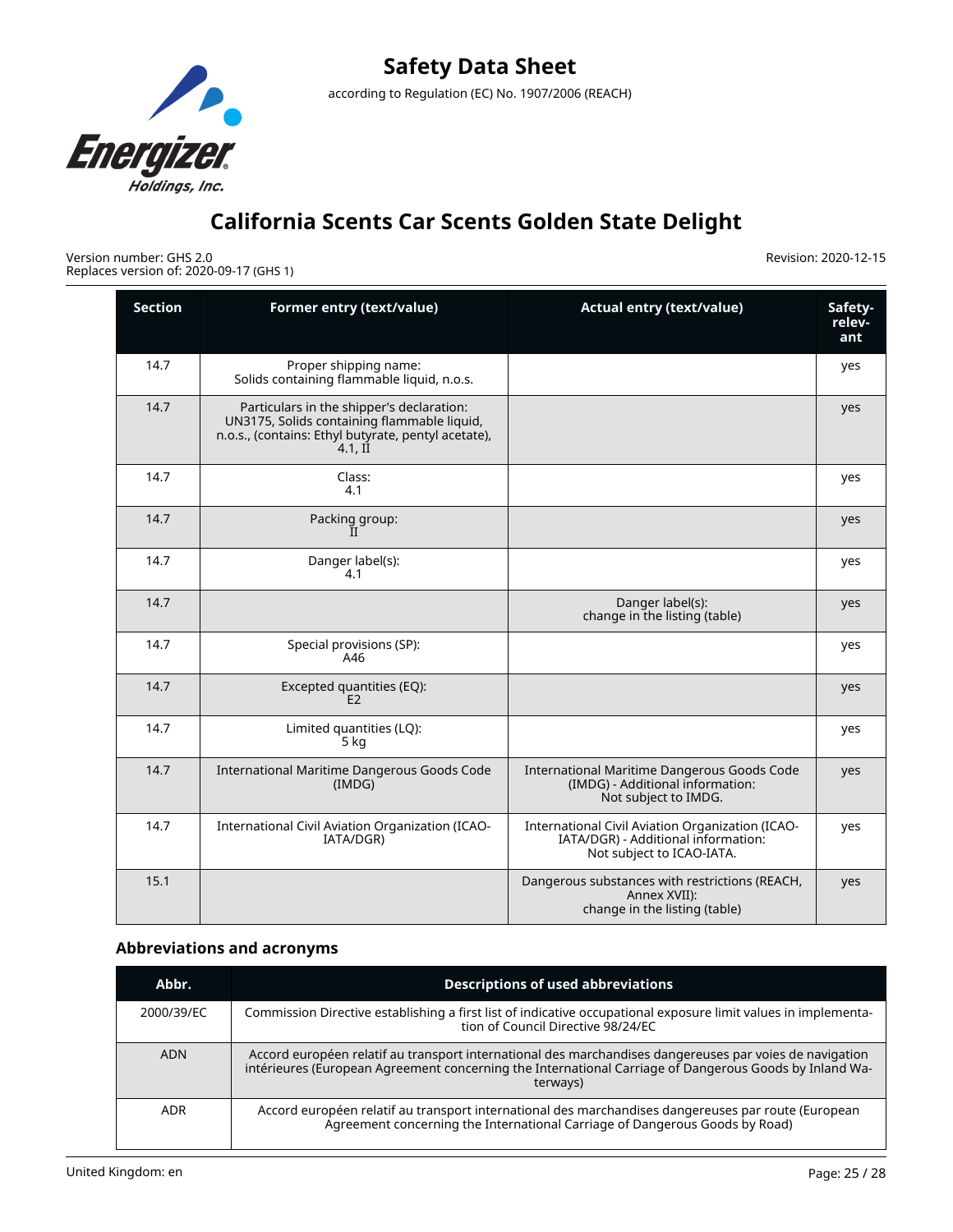

Version number: GHS 2.0 Replaces version of: 2020-09-17 (GHS 1)

| Abbr.                  | <b>Descriptions of used abbreviations</b>                                                                                                                                           |
|------------------------|-------------------------------------------------------------------------------------------------------------------------------------------------------------------------------------|
| <b>Aquatic Chronic</b> | Hazardous to the aquatic environment - chronic hazard                                                                                                                               |
| <b>BCF</b>             | <b>Bioconcentration factor</b>                                                                                                                                                      |
| <b>BOD</b>             | Biochemical Oxygen Demand                                                                                                                                                           |
| CAS                    | Chemical Abstracts Service (service that maintains the most comprehensive list of chemical substances)                                                                              |
| Ceiling-C              | Ceiling value                                                                                                                                                                       |
| <b>CLP</b>             | Regulation (EC) No 1272/2008 on classification, labelling and packaging of substances and mixtures                                                                                  |
| COD                    | Chemical oxygen demand                                                                                                                                                              |
| <b>DGR</b>             | Dangerous Goods Regulations (see IATA/DGR)                                                                                                                                          |
| <b>DNEL</b>            | Derived No-Effect Level                                                                                                                                                             |
| <b>DOT</b>             | Department of Transportation (USA)                                                                                                                                                  |
| <b>EC50</b>            | Effective Concentration 50 %. The EC50 corresponds to the concentration of a tested substance causing 50 %<br>changes in response (e.g. on growth) during a specified time interval |
| EH40/2005              | EH40/2005 Workplace exposure limits (http://www.nationalarchives.gov.uk/doc/open-government-licence/)                                                                               |
| <b>EINECS</b>          | European Inventory of Existing Commercial Chemical Substances                                                                                                                       |
| <b>ELINCS</b>          | European List of Notified Chemical Substances                                                                                                                                       |
| Eye Dam.               | Seriously damaging to the eye                                                                                                                                                       |
| Eye Irrit.             | Irritant to the eye                                                                                                                                                                 |
| Flam. Liq.             | Flammable liquid                                                                                                                                                                    |
| <b>GHS</b>             | "Globally Harmonized System of Classification and Labelling of Chemicals" developed by the United Nations                                                                           |
| <b>IATA</b>            | <b>International Air Transport Association</b>                                                                                                                                      |
| <b>IATA/DGR</b>        | Dangerous Goods Regulations (DGR) for the air transport (IATA)                                                                                                                      |
| <b>ICAO</b>            | International Civil Aviation Organization                                                                                                                                           |
| <b>IMDG</b>            | International Maritime Dangerous Goods Code                                                                                                                                         |
| <b>IOELV</b>           | Indicative occupational exposure limit value                                                                                                                                        |
| LC50                   | Lethal Concentration 50%: the LC50 corresponds to the concentration of a tested substance causing 50 %<br>lethality during a specified time interval                                |
| log KOW                | n-Octanol/water                                                                                                                                                                     |
| <b>NLP</b>             | No-Longer Polymer                                                                                                                                                                   |
| <b>NOEC</b>            | No Observed Effect Concentration                                                                                                                                                    |
| PBT                    | Persistent, Bioaccumulative and Toxic                                                                                                                                               |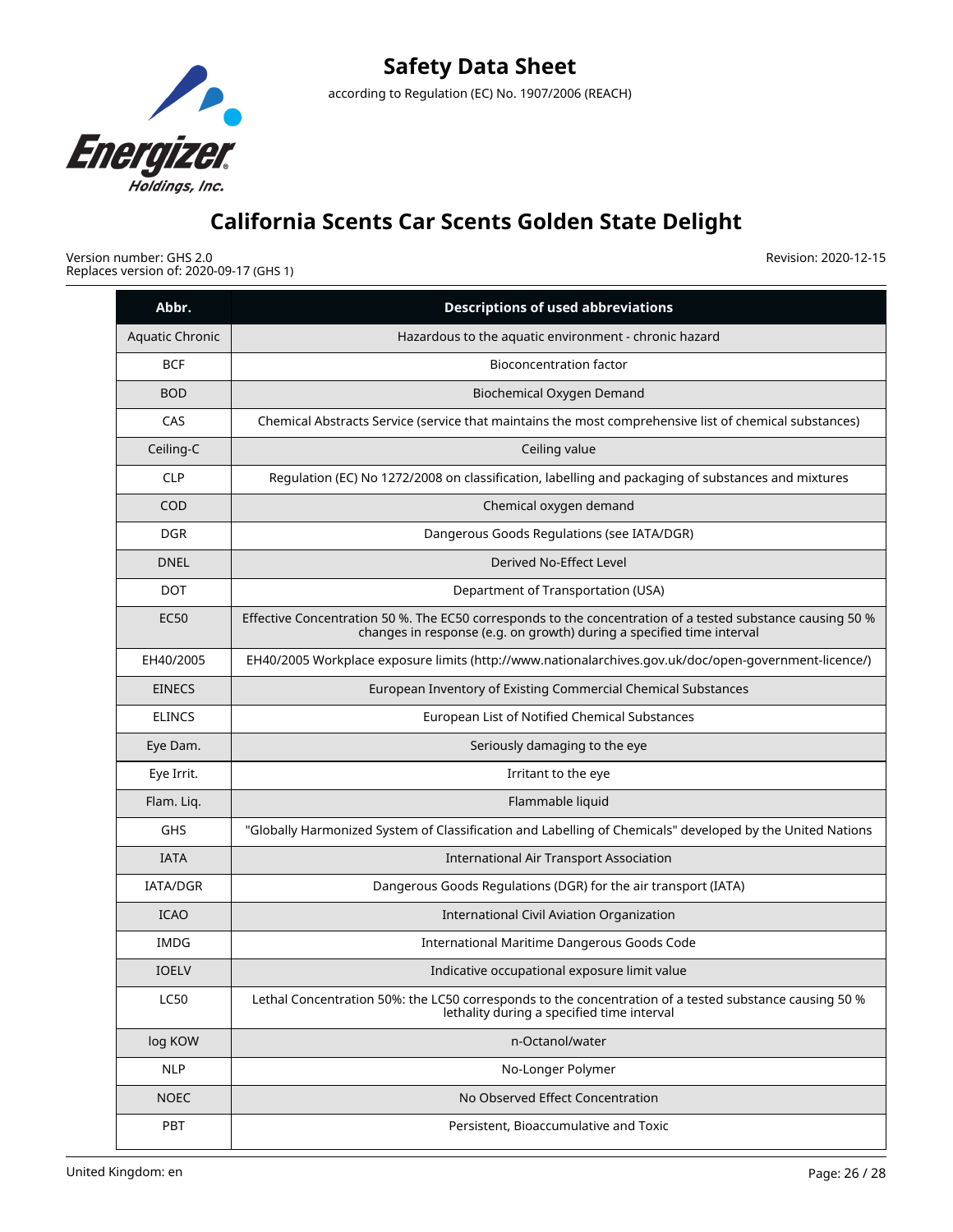

Version number: GHS 2.0 Replaces version of: 2020-09-17 (GHS 1) Revision: 2020-12-15

| Abbr.        | <b>Descriptions of used abbreviations</b>                                                                                                                                  |
|--------------|----------------------------------------------------------------------------------------------------------------------------------------------------------------------------|
| <b>PNEC</b>  | <b>Predicted No-Effect Concentration</b>                                                                                                                                   |
| ppm          | Parts per million                                                                                                                                                          |
| <b>REACH</b> | Registration, Evaluation, Authorisation and Restriction of Chemicals                                                                                                       |
| <b>RID</b>   | Règlement concernant le transport International ferroviaire des marchandises Dangereuses (Regulations<br>concerning the International carriage of Dangerous goods by Rail) |
| Skin Corr.   | Corrosive to skin                                                                                                                                                          |
| Skin Irrit.  | Irritant to skin                                                                                                                                                           |
| Skin Sens.   | Skin sensitisation                                                                                                                                                         |
| <b>STEL</b>  | Short-term exposure limit                                                                                                                                                  |
| <b>SVHC</b>  | Substance of Very High Concern                                                                                                                                             |
| <b>TWA</b>   | Time-weighted average                                                                                                                                                      |
| vPvB         | Very Persistent and very Bioaccumulative                                                                                                                                   |
| WEL          | Workplace exposure limit                                                                                                                                                   |

## **Key literature references and sources for data**

Regulation (EC) No 1272/2008 on classification, labelling and packaging of substances and mixtures. Regulation (EC) No. 1907/2006 (REACH), amended by 2015/830/EU.

Transport of dangerous goods by road, rail and inland waterway (ADR/RID/ADN). International Maritime Dangerous Goods Code (IMDG). Dangerous Goods Regulations (DGR) for the air transport (IATA).

## **Classification procedure**

Physical and chemical properties: The classification is based on tested mixture. Health hazards, Environmental hazards: The method for classification of the mixture is based on ingredients of the mixture (additivity formula).

## **List of relevant phrases (code and full text as stated in chapter 2 and 3)**

| Code             | <b>Text</b>                                        |
|------------------|----------------------------------------------------|
| H <sub>226</sub> | Flammable liquid and vapour.                       |
| H315             | Causes skin irritation.                            |
| H317             | May cause an allergic skin reaction.               |
| H319             | Causes serious eye irritation.                     |
| H411             | Toxic to aquatic life with long lasting effects.   |
| H412             | Harmful to aquatic life with long lasting effects. |